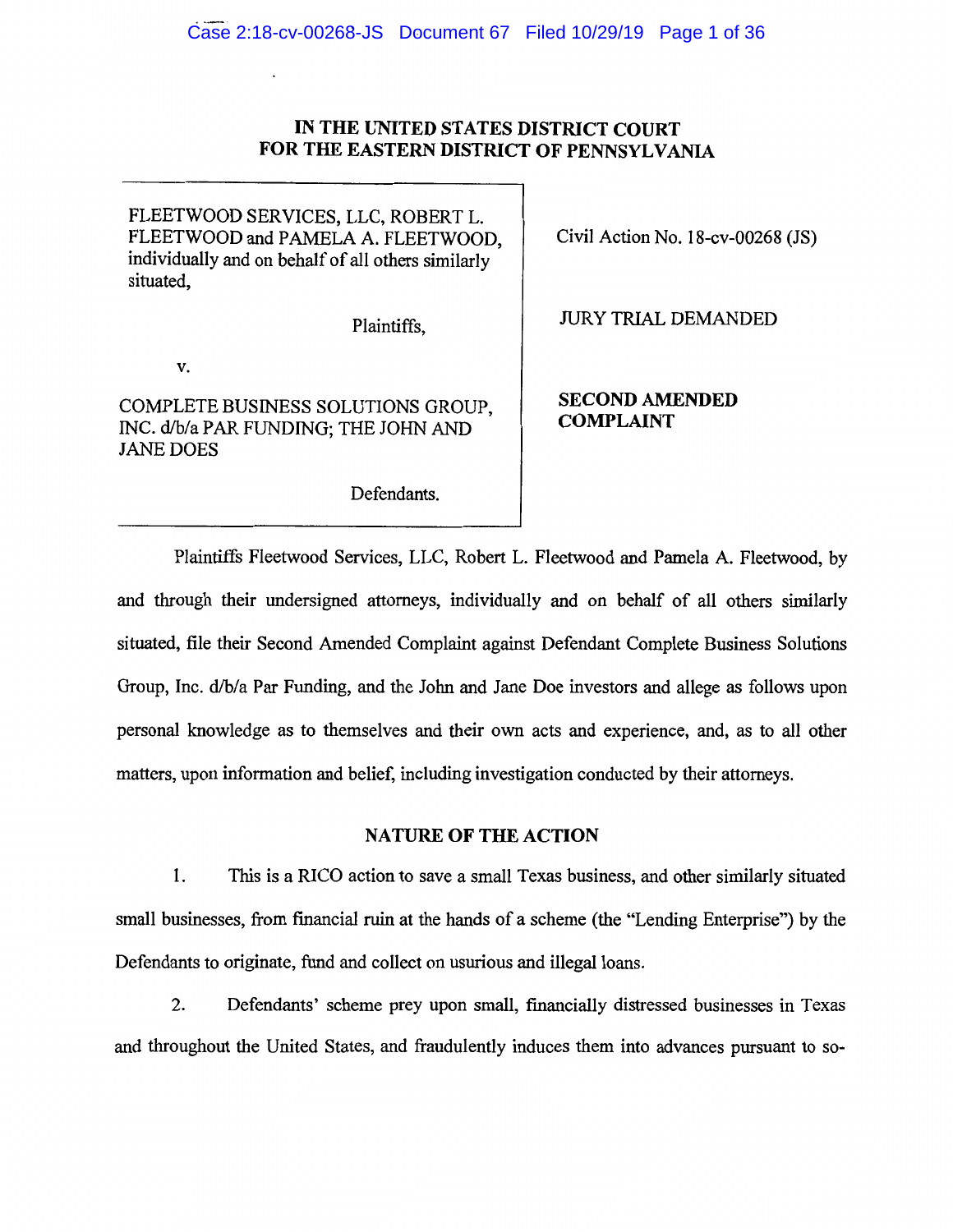### Case 2:18-cv-00268-JS Document 67 Filed 10/29/19 Page 2 of 36

called future account receivable purchase agreements or merchant case advance agreements. (collectively, the "CBSG Agreements").

3. The terms and conditions of these agreements are wholly inaccurate, and knowingly designed and/or used by the Defendants to deceive the small businesses and others into believing the agreements do not contemplate a loan transaction so that they do not trigger the usury laws of various states.

4. When Plaintiffs and other similarly situated businesses cannot meet their obligations under these agreements, Defendants offer new advances under even more unconscionable terms.

5. Eventually, the terms become too oppressive, small businesses default, and the Defendants aggressively pursue small businesses and their owners for repayment of the amounts due under the agreements, often employing threatening, deceptive, and illegal collection tactics.

6. In the end, Plaintiffs and other similarly situated businesses face certain financial ruin while Defendants recover not only the principal advanced, but also interest at rates that exceed 300%, which rate is far greater than any interest permitted by applicable law.

### **INTRODUCTION**

7. Plaintiffs Fleetwood Services, Mr. Fleetwood and Mrs. Fleetwood were victimized by a predatory merchant cash advance lender and its respective broker, who intentionally and systematically took advantage of Plaintiff Fleetwood Services at a time when it was experiencing cash-flow issues.

8. Plaintiffs are not alone. Numerous other small businesses and citizens in Texas and across the nation have similarly been victimized by the same predatory lending scheme, as evidenced by the number of lawsuits filed by victims in California, Massachusetts, Michigan,

-2-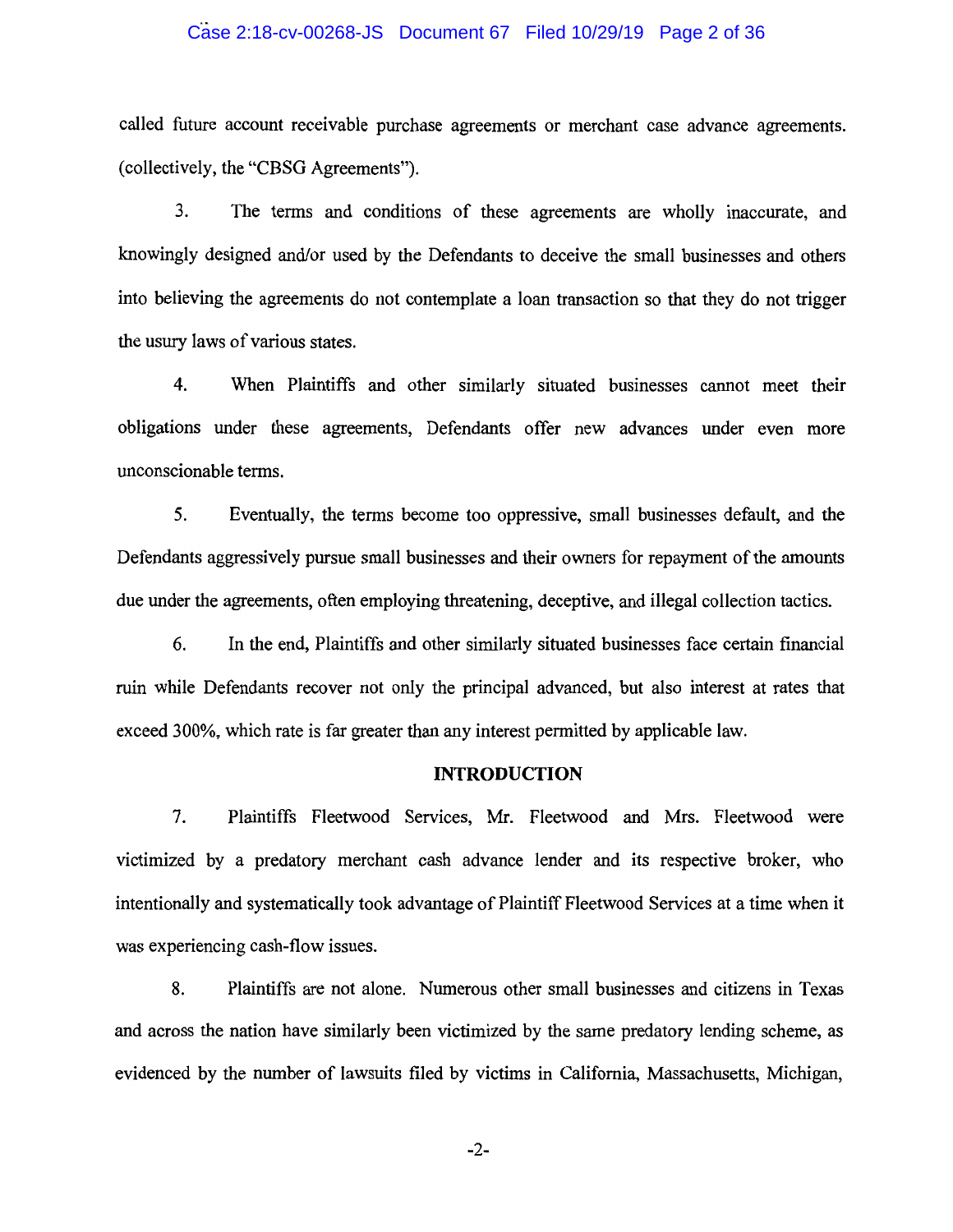### Case 2:18-cv-00268-JS Document 67 Filed 10/29/19 Page 3 of 36

Mississippi, New York, and Pennsylvania, all claiming similar cash advance transactions were based upon false and misleading representations.

9. Defendants' financing activities are not regulated by the government and the fees, penalties and rates are not subject to any regulatory oversight.

10. Defendants use this lack of regulatory oversight to evade state usury laws by creating agreements that are wholly misleading, and intended to deceive courts around the country into believing the agreements do not constitute a loan transaction but, rather, the purchase of future receivables to which usury laws do not apply. In reality, no receivables are assigned or transferred, the small businesses continue to collect the proceeds thereof and the amounts advanced are repaid through daily payments by the small businesses at annualize that in this case exceed 114% and, in other cases, may exceed 300%.

11. As Bloomberg News has reported, the merchant cash advance industry in which the Defendants operate is "essentially payday lending for businesses.<sup>1</sup> It's a high-risk market, and interest rates can exceed 500 percent a year, or 50 to 100 times higher than a bank's." *Id.* 

12. The industry has increasingly come under national scrutiny for its devastating impact upon small businesses. In June of 2017, Congressman Emanuel Cleaver, II launched an investigation of small business financial technology ('"Fin Tech").

13. Congressman Clever was "particularly interested m payday loans for small businesses, also known as 'merchant cash advance"2 such as the one at issue in this litigation.

<sup>1</sup> Zeke Faux and Dune Lawrence, *Is OnDeck Capital the Next Generation of Lender or Boiler Room?,* BLOOMBERG (Nov. 13, 2014, 6:07 AM), https://www.bloomberg.com/news/articles/2014-l l-13/ondeck-ipo-shady-brokers-ad<l: risk-in-high-interest-loans.

<sup>&</sup>lt;sup>2</sup> Scott M. Pearson, *House Member Launches FinTech Lending Investigation*, CONSUMER FINANCE MONITOR (June 26, 2017), https://www.consumerfinancemonitor.com/20 l 7 /06/26/house-member-launches-fintech-lendinginvestigation/.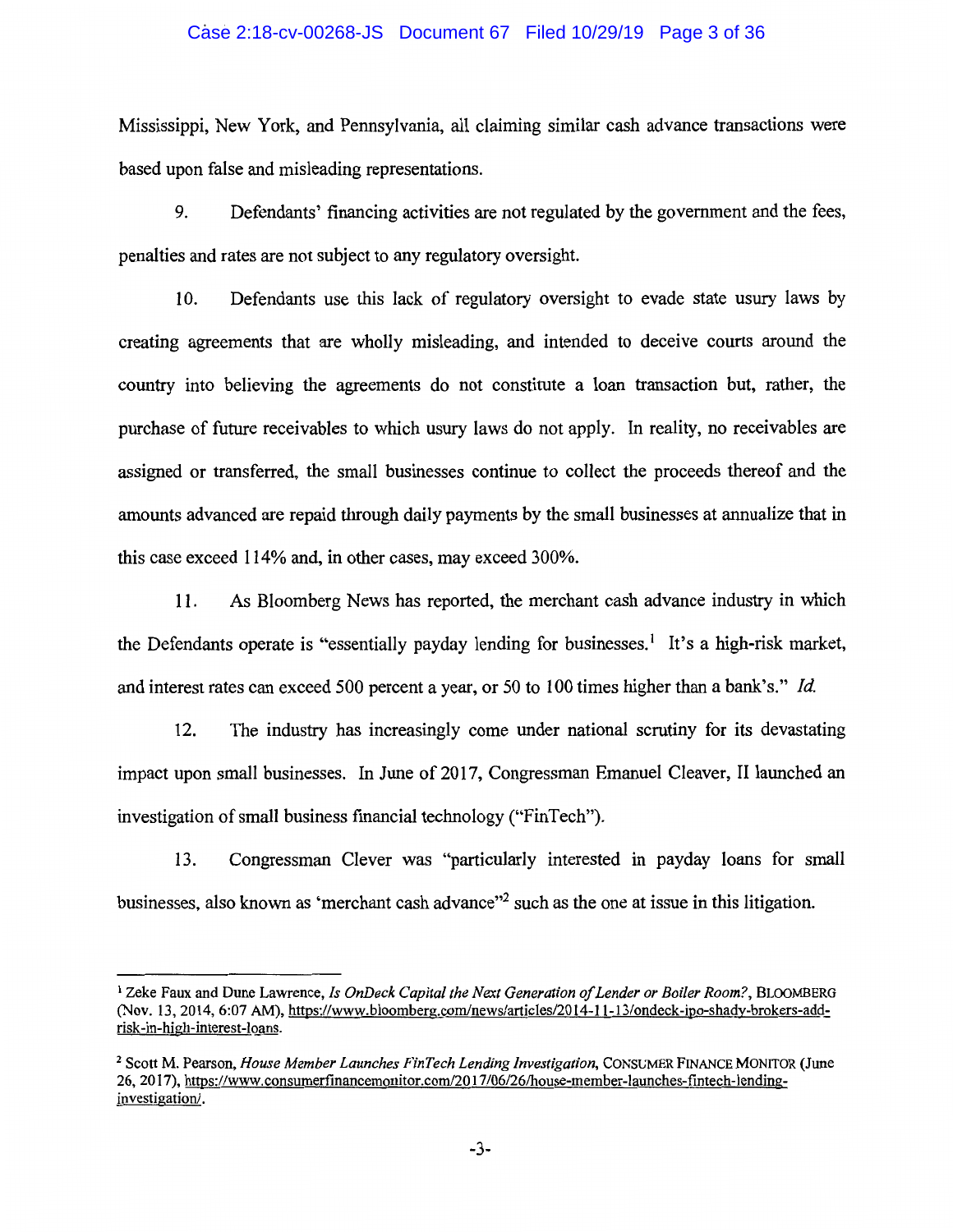# Case 2:18-cv-00268-JS Document 67 Filed 10/29/19 Page 4 of 36

14. He expressed concern that "some FinTech lenders may be trapping small business owners in cycles of debt. .. "

15. The National Consumer Law Center came to the same conclusion:

Merchant cash advances operate very similarly to payday loans and have similar problems. A lump sum of cash is taken out as an advance on a borrower's future sales. The merchant then pays back this balance in addition to an expensive premium through automatic deductions from the merchant's daily credit card or debit card sales or from its bank account.<sup>3</sup>

16. As reported by CNN, "[m]any business owners take out new advances in order to pay off outstanding balances on previous advances, plunging them into a cycle of debt."<sup>4</sup>

17. According to the Consumer Financial Protection Bureau, over 19 million U.S. households resort to payday loans. Of that number, almost 70% of borrowers have to take out a second loan to cover the first, and 20% end up saddled with 10 or more loans, one after the other.

18. The New York State Department of Financial Services has recognized "the harmful impact of high-interest payday loans that trap consumers in a cycle of increasing debt and predatory collection practices," and has vowed ''to protect New Yorkers from unscrupulous practices and [] oppose any attempt to evade New York's laws."<sup>5</sup>

19. The New York Attorney General's Office has also acknowledged the damage these loans do, stating: "[a]lthough many of these companies profess to offer cash-strapped consumers much needed access to loans, they typically charge exorbitant interest rates that

<sup>3</sup> National Consumer Law Center, Comments to the Comptroller of the Currency Office of the Comptroller of the Currency on *Exploring Special Purpose National Bank Charters for Fintech Companies,* National Consumer Law Center (Jan. 17, 2017)http://www.nclc.org/images/pdf/banking\_and\_payment\_systems/\_fintech/comments-fintechjan2017.pdf..

<sup>4</sup>Octavio Blanco, *Controversial Cash Advances Come At A High Cost To Small Businesses,* CNNMONEY (Dec. 1, 2016, 2:28 PM), http://money.cnn.com/2016/12/01/news/economy/merchant-cash-advance/index.

<sup>5</sup> Letters from Maria T. Vullo, Superintendent, New York State Department of Financial Services, to the Honorable Thomas J. Curry, Comptroller, OFFICE OF THE COMPTROLLER OF THE CURRENCY (January 17, 2017 and April 14, 2017), https :/ Jwww .occ. treas. gov/topics/responsible-innovation/comments/comment-nys-dept-financial-services. pdf.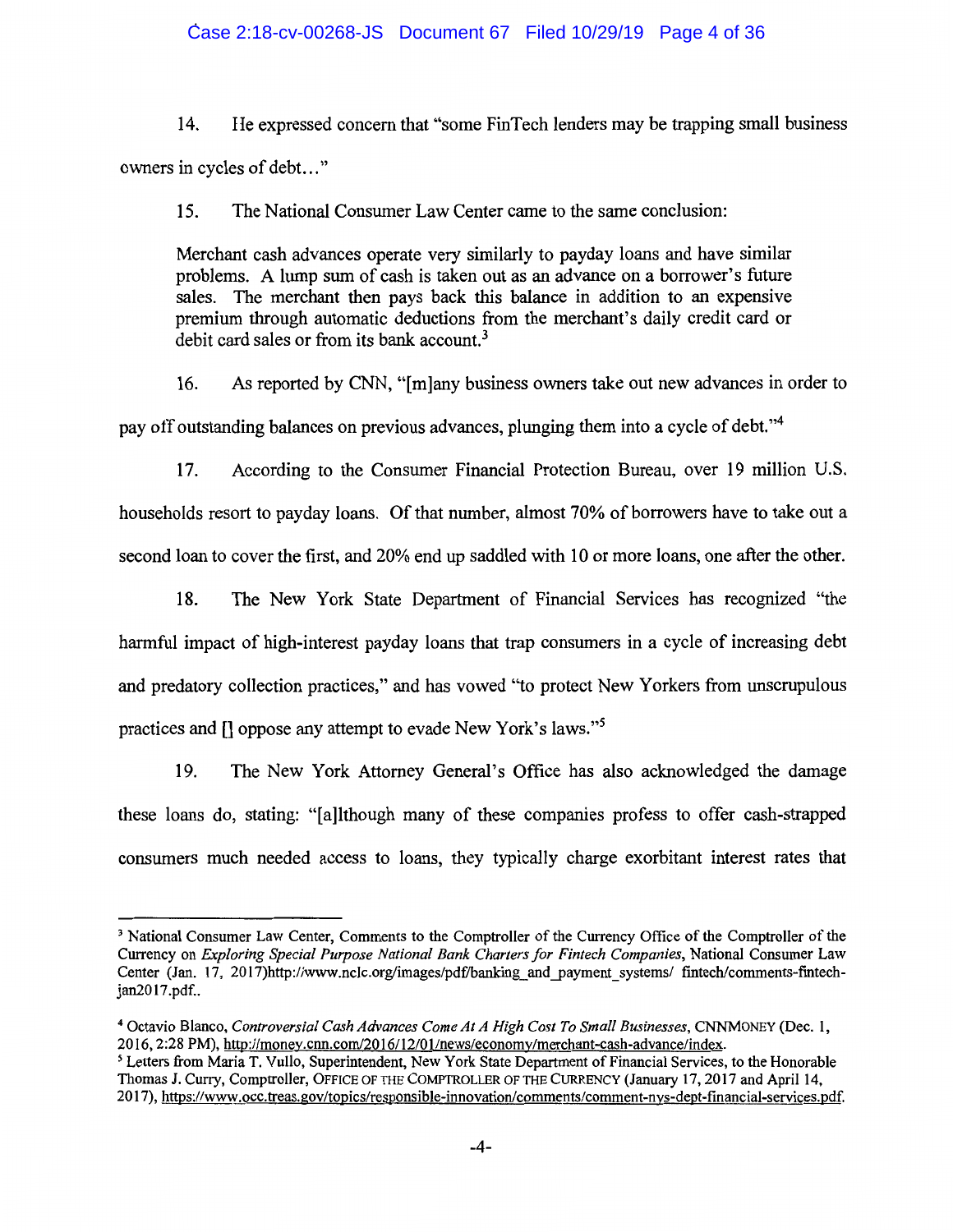### Case 2:18-cv-00268-JS Document 67 Filed 10/29/19 Page 5 of 36

essentially force struggling consumers to roll over one payday loan into another and that trap consumers in a vicious, never ending cycle of high-cost borrowing that they can never repay."6

20. Defendants are the commercial equivalent of payday lenders.

21. Defendants' scheme is designed to trap the small business in a cycle of never ending debt so that Defendants can reap as much profit as quickly as possible. When small businesses cannot make the daily payments required by their agreements, they offer small businesses new advances under more onerous terms. Ultimately, small businesses cannot keep up with the daily payments required under these agreements, and upon default, Defendants aggressively pursue their full recourse rights against the small businesses and their owners who frequently personally guarantee repayment of the advances.

22. As one small business protection advocate has put it, Defendants are "in the business of helping [small] businesses fail." *Bloomberg, supra.* 

## **THE PARTIES**

23. Plaintiff Fleetwood Services, LLC ("Fleetwood") 1s a Texas limited liability company with its principal office in Dallas, Dallas County, Texas.

24. Plaintiff Robert L. Fleetwood ("Mr. Fleetwood") is a natural person residing in Dallas, Dallas County, Texas.

25. Plaintiff Pamela A. Fleetwood ("Mrs. Fleetwood") is a natural person residing in Dallas, Dallas County, Texas.

26. Upon information and belief, Defendant Complete Business Solutions Group, Inc. d/b/a Par Funding ("CBSG") is a corporation organized and existing under the laws of

<sup>6</sup>Letter from Jane M. Azia, Bureau Chief, Consumer Frauds and Protection, to the Honorable Thomas J. Curry, Comptroller, OFFICE OF THE COMPTROLLER OF THE CURRENCY (January 17, 2017), https://www.occ.treas.gov/topics/responsible-innovation/comments/comment-ny-atty-general.pdf.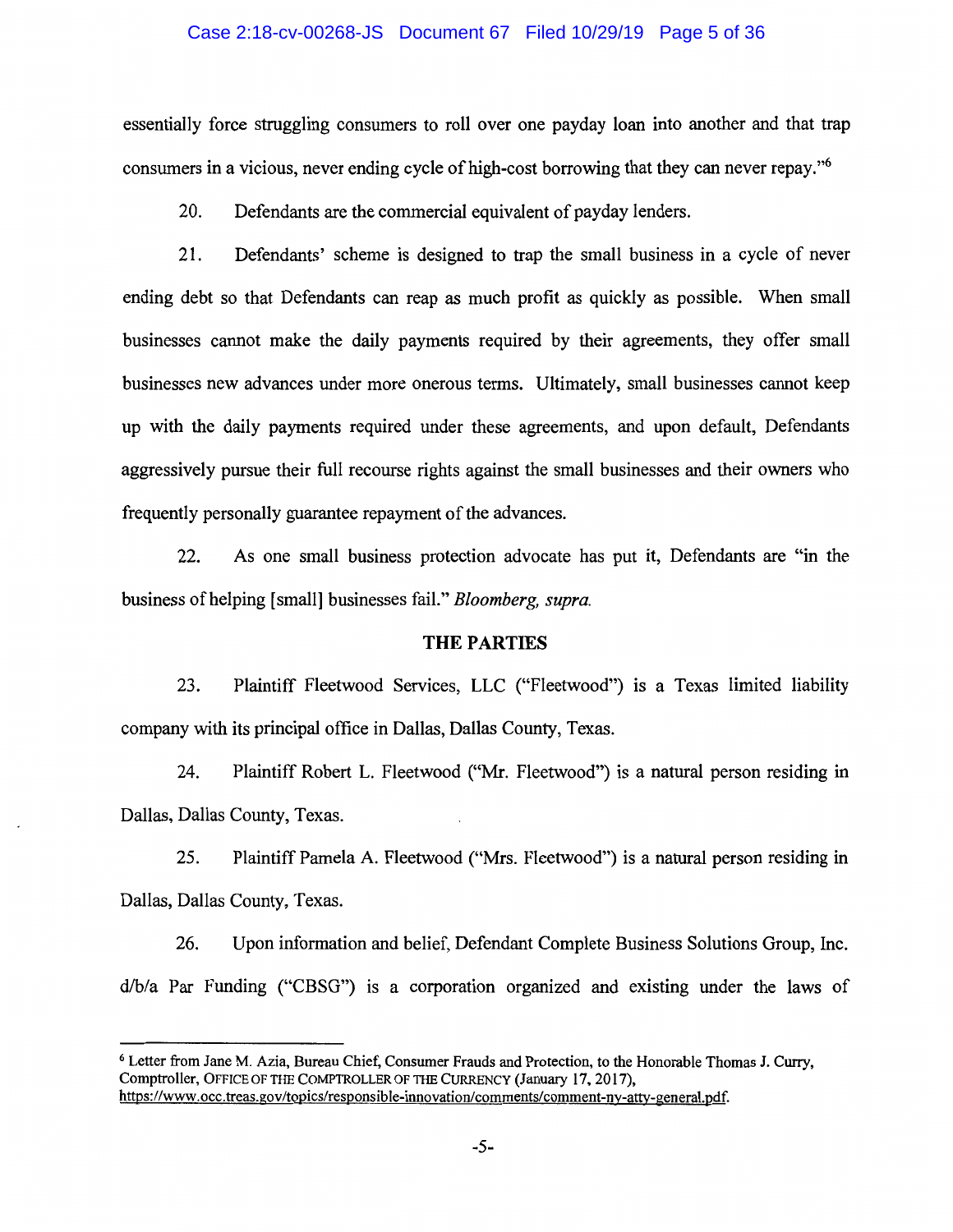### Case 2:18-cv-00268-JS Document 67 Filed 10/29/19 Page 6 of 36

Pennsylvania, with a principal place of business located at 141 N. 2nd St., Philadelphia, Pennsylvania, 19106.

27. On information and belief, each of the John and Jane Doe Defendants (the "Investors Defendants") are investors in CBSG and each are citizens of New York, New Jersey, and Pennsylvania.

#### **JURISDICTION AND VENUE**

28. This Court has subject-matter jurisdiction over this dispute pursuant to 28 U.S.C. § 1331 based on Plaintiffs' claims, individually, and on behalf of similarly situated persons, for violations of the Racketeer Influenced and Corruption Organizations Act, 18 U.S. C. §§ 1961- 68. The Court has subject-matter jurisdiction over the state-law claims of the Plaintiffs' and putative Class Members because they are so related to the federal claims asserted herein that they form part of the same case or controversy under Article III of the United States Constitution.

29. Additionally, this Court has subject-matter jurisdiction pursuant to 28 U.S.C. § 1332(a)(l) because there is diversity of citizenship and the amount in controversy exceeds \$75,000, exclusive of interest, costs, and attorney's fees.

30. Venue is proper in this District pursuant to 28 U.S.C. § 139l(b)(2) because a substantial part of the events or omissions giving rise to this action occurred here.

31. Each Defendant is subject to the personal jurisdiction of this Court because each Defendant has voluntarily subjected itself/himself/herself to the jurisdiction of this Court; regularly transacts business within the State of Pennsylvania, and/or has purposefully availed himself of the jurisdiction of this Court for the specific transactions at issue.

-6-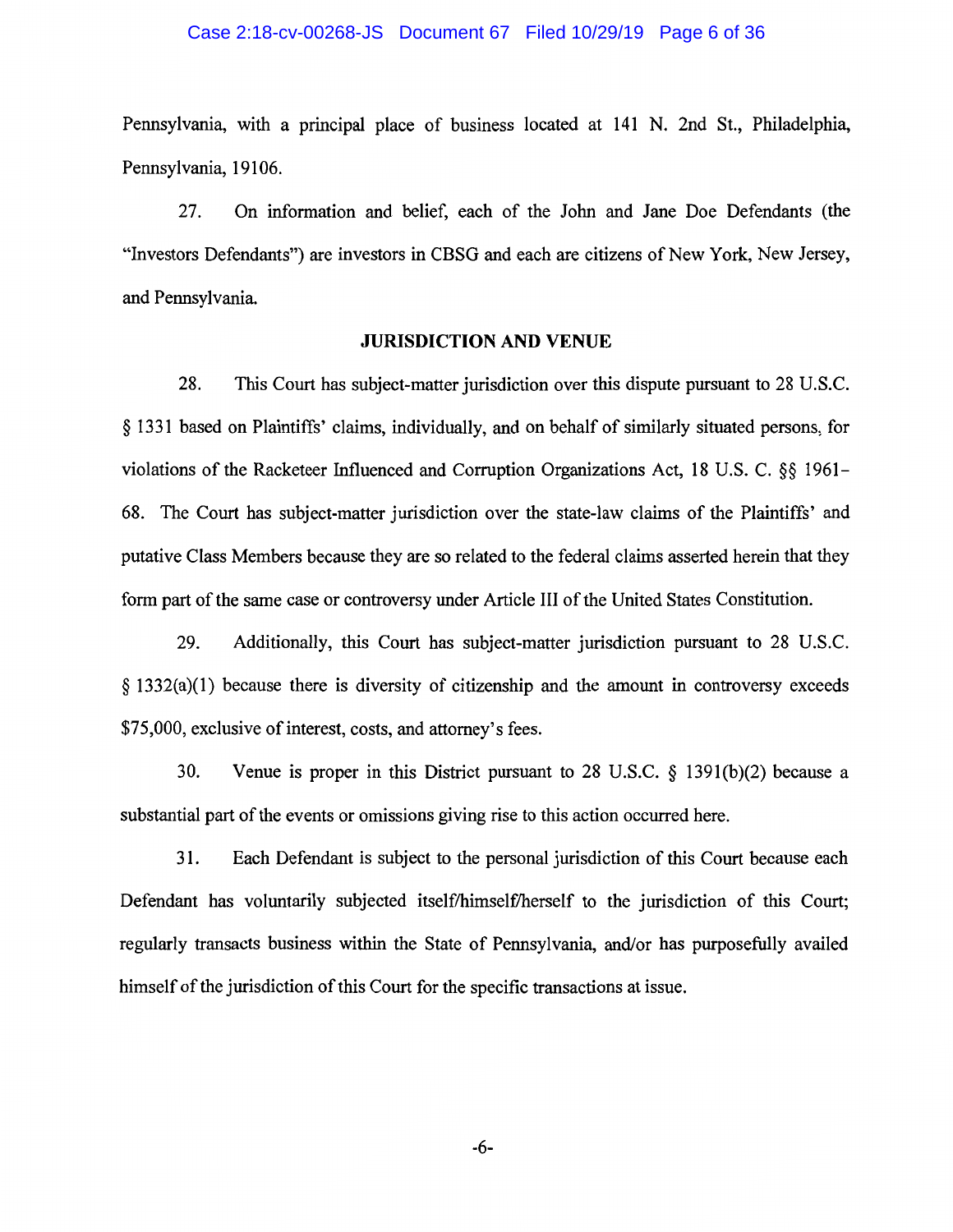### **FACTUAL BACKGROUND**

32. Plaintiff Fleetwood is a small business, providing golf course construction, development, renovation and remodeling. It is owned and operated by Plaintiffs Robert Fleetwood and Pamela Fleetwood.

33. Pamela Fleetwood has no financial experience and her highest level of education is a high school diploma.

34. Robert Fleetwood has an associate's degree in general studies, and is by trade a construction worker.

35. Defendant CBSG is a lender in the merchant cash advance industry, tempting its customers with promises of immediate working cash.

36. Like many small construction businesses, Fleetwood does not immediately get paid for its services. Generally speaking, it provides the service to its customers and invoices the customers on 30-60 date terms. Thus, there is a delay between the time Fleetwood generates a receivable and gets paid which, at times, can cause cash flow issues for the company.

3 7. As a result, like many thousands of other small business victims, Fleetwood was induced into a never-ending series of merchant cash advance agreements, whereby Fleetwood was forced to take out new MCA agreements just to pay off the prior MCA agreements in what would eventually become a never-ending cycle of debt.

38. Defendants' entire scheme preys upon and targets unsophisticated small businesses, like Fleetwood, that are caught in an unsustainable cycle of debt.

39. In preying upon these small business victims, Defendants fraudulently induce their victims into entering into a new MCA loan with Defendants at even more onerous interest

-7-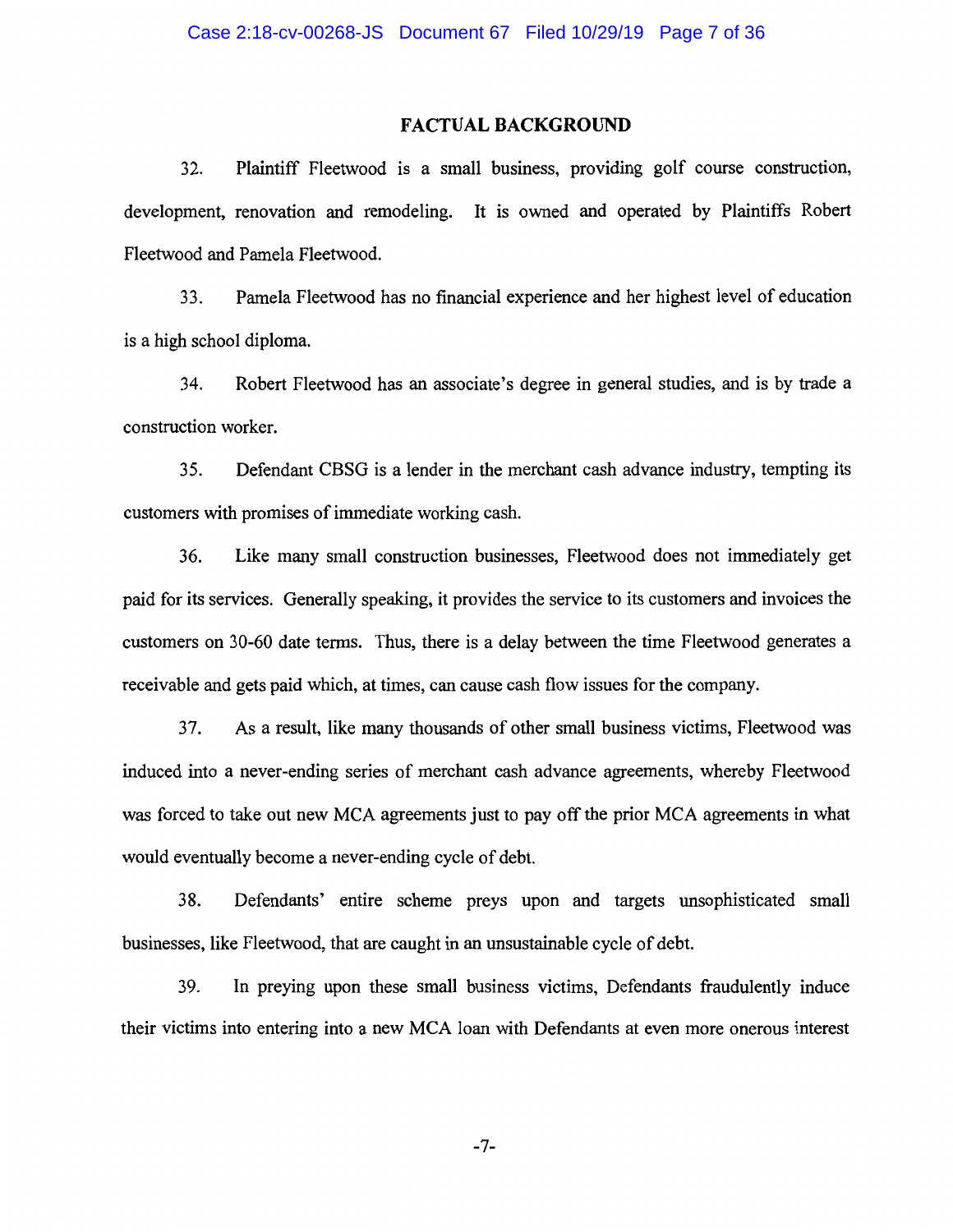### Case 2:18-cv-00268-JS Document 67 Filed 10/29/19 Page 8 of 36

rates by falsely promising that their loan product will consolidate all of their existing MCA debt and lower the interest and payments that they were previously paying.

40. Plaintiffs are one of these victims.

41. By January 2017, Plaintiffs were drowning in MCA debt, and Defendants knew it.

42. In total, Plaintiffs had at least six other MCA agreements that required onerous daily payments that Plaintiffs could not afford to pay.

43. Enter Defendants.

44. Preying upon Plaintiffs' desperate financial condition, Defendants approached Plaintiffs through a broker, Prime Time Funding, in or around January 2017.

45. Defendants promised to consolidate and lower Plaintiffs' existing payments and lower the interest that Plaintiffs were previously paying under their existing MCA agreements.

46. As part of these promises, Defendants presented Plaintiffs with a take-it-or leaveit contract of adhesion, which falsely represented that Defendants were purchasing Fleetwood's future receivables.

47. The contract presented to Plaintiffs was a complete and utter sham designed to evade the criminal usury laws of Texas, and to fraudulently conceal the illegal nature of the transaction at issue.

48. The unlawful contract of adhesion was also riddled with unfair and oppressive provisions designed to shield Defendants from its criminal conduct.

49. Among these unfair and oppressive provisions, Defendants included

- $\triangleright$  A Pennsylvania choice-of-law provision, which was designed to evade the criminal usury laws of Plaintiffs' home state;
- $\triangleright$  A Pennsylvania venue provision requiring Plaintiffs to litigate hundreds of miles away from their home state;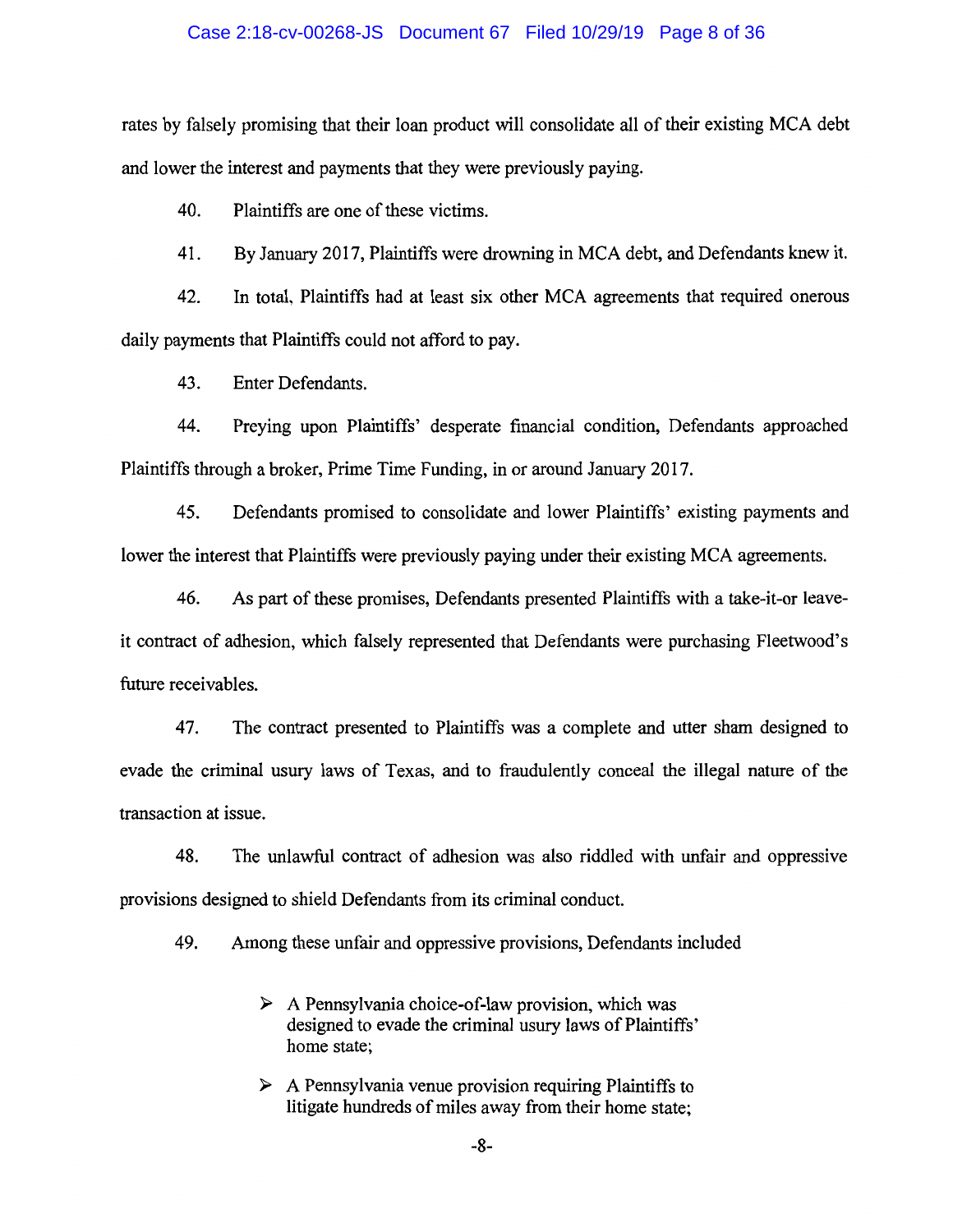- $\triangleright$  An attorneys' fees provision awarding Defendants and Defendants only 10% of the funded amount in the event of a breach;
- $\triangleright$  A warrant of attorney permitting Defendants to confess judgment against Plaintiffs;
- $\triangleright$  A jury trial waiver;
- $\triangleright$  A limitation of damages provision;
- > A personal guarantee;
- A power of attorney;
- $\triangleright$  A UCC lien on all of their assets;
- $\triangleright$  A requirement to purchase business interruption insurance;
- $\triangleright$  A provision prohibiting Plaintiffs from taking out other loans or financing with any other party; and
- $\triangleright$  A class action waiver.

50. None of the above provisions was negotiated. Rather, the provisions were take-it-

or-leave-it provisions unilaterally dictated by Defendants.

51. On or about January 4, 2017, Fleetwood capitulated to the unconscionable

demands of Defendants and signed the contract of adhesion now at issue (the "Agreement").

52. The Agreement purported to be a sale of Fleetwood's future receivables. It was

not.

53. The Transaction provided as follows:

| Purchase  | Purchase  | ACH                    | Other    | "Specified  | <b>Undisclosed</b> |
|-----------|-----------|------------------------|----------|-------------|--------------------|
| Amount    | Price     | Payments               | Fees     | Percentage" | APR                |
| \$370,000 | \$547,600 | $$5,000.25 \times 110$ | \$995.00 | 25%         | l 14.07%           |

54. Terms of the Agreement included, but were not limited to:

a. In exchange for providing a total of \$370,000.00, Fleetwood became obligated to repay \$547,600.00 by way of 110 payments of \$5,000.25, with payment in full estimated to be made by June 12, 2017;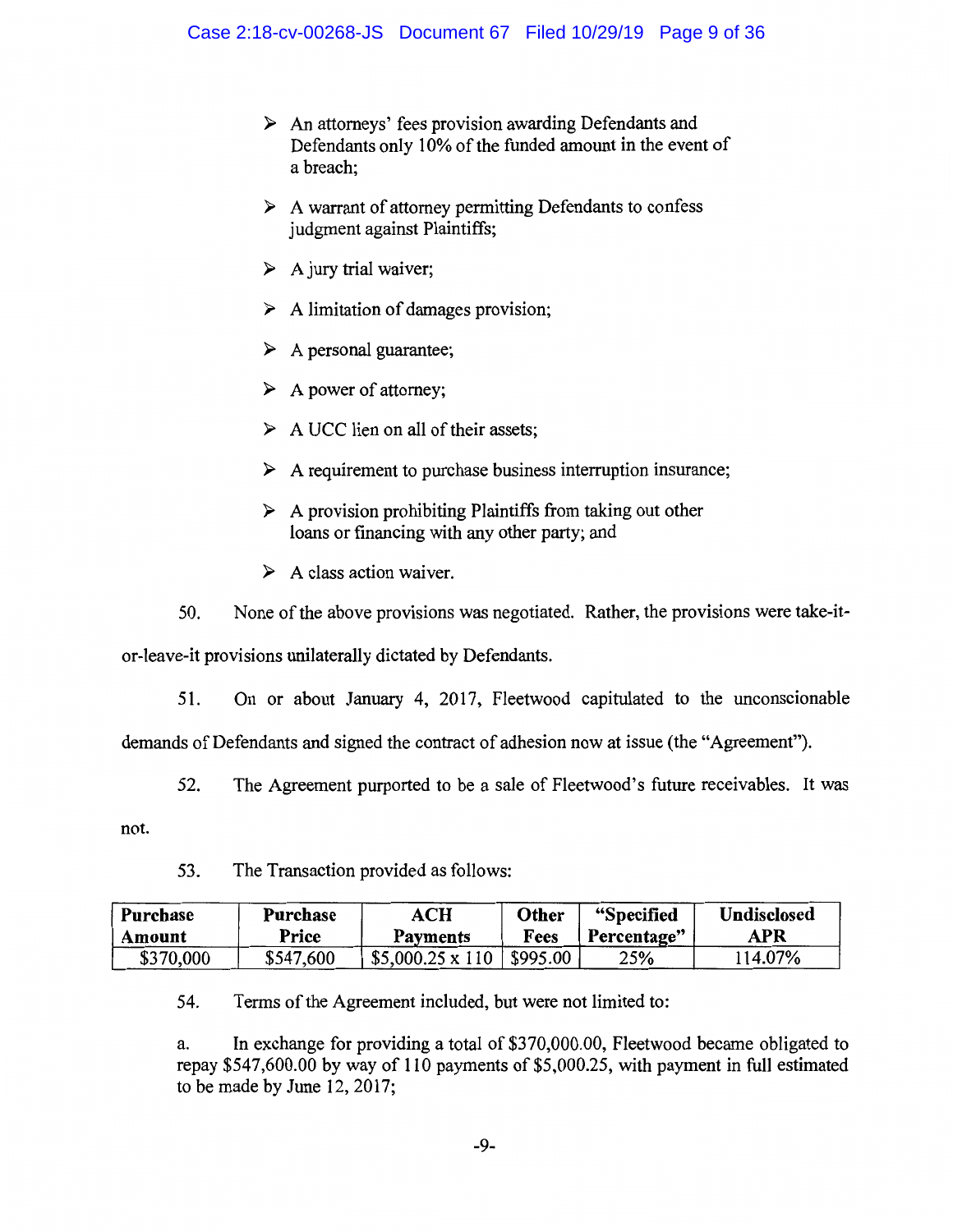b. Full recourse protection for Defendant CBSG in event of default or bankruptcy. Fleetwood was required to execute a security agreement; Plaintiffs Mr. Fleetwood and Mrs. Fleetwood were required to execute personal guarantees as well as confessions of judgment as a condition of the transaction, thereby permitting Defendant CBSG to immediately seize Fleetwood's business assets as well as the personal assets of Plaintiffs Mr. Fleetwood and Mrs. Fleetwood and to obtain a Judgment by Confession without even notifying them;

c. Plaintiff Fleetwood was required to turn over all its user names, passwords and bank account information. Any attempt by Fleetwood to change either the user name or password without advising Defendant CBSG was defined as an event of default;

d. Failure by Fleetwood to make the daily fixed payment was defined as an event of default, even if Plaintiff Fleetwood Services had no receivables that day;

e. A purported 25% was identified as the specified percentage of receivables at issue, which had nothing to do with the terms of repayment other than to appear as though that was the percentage of interest being charged for the loan; and,

f. Substantial fees could be assessed by Defendant CBSG for, including but not limited to, insufficient funds (\$75.00 each up to four times before default declared), rejected ACH attempts (\$100.00), change of bank accounts (\$50.00), default fee (\$5,000), and collection expenses in event of default.

55. The purported fair market value of Fleetwood's future receivables was unilaterally dictated by Defendant CBSG, and was based upon the credit worthiness of Fleetwood. In contrast, a true factoring agreement determines the fair market value of the receivable, based on the credit worthiness of the customer who is expected to pay the receivable.

56. Here, Defendant CBSG's fixed daily debits have nothing to do with any calculation of Fleetwood's receivables. Rather, any and all receivables from any customer in any amount based on any sale is subject to transfer to Defendant CBSG for payment of the daily fixed debit.

57. Pursuant to the terms of the Agreement, as opposed to a true factoring arrangement, Plaintiffs Mr. Fleetwood and Mrs. Fleetwood bear the entire risk of a customer not paying, rather than CBSG.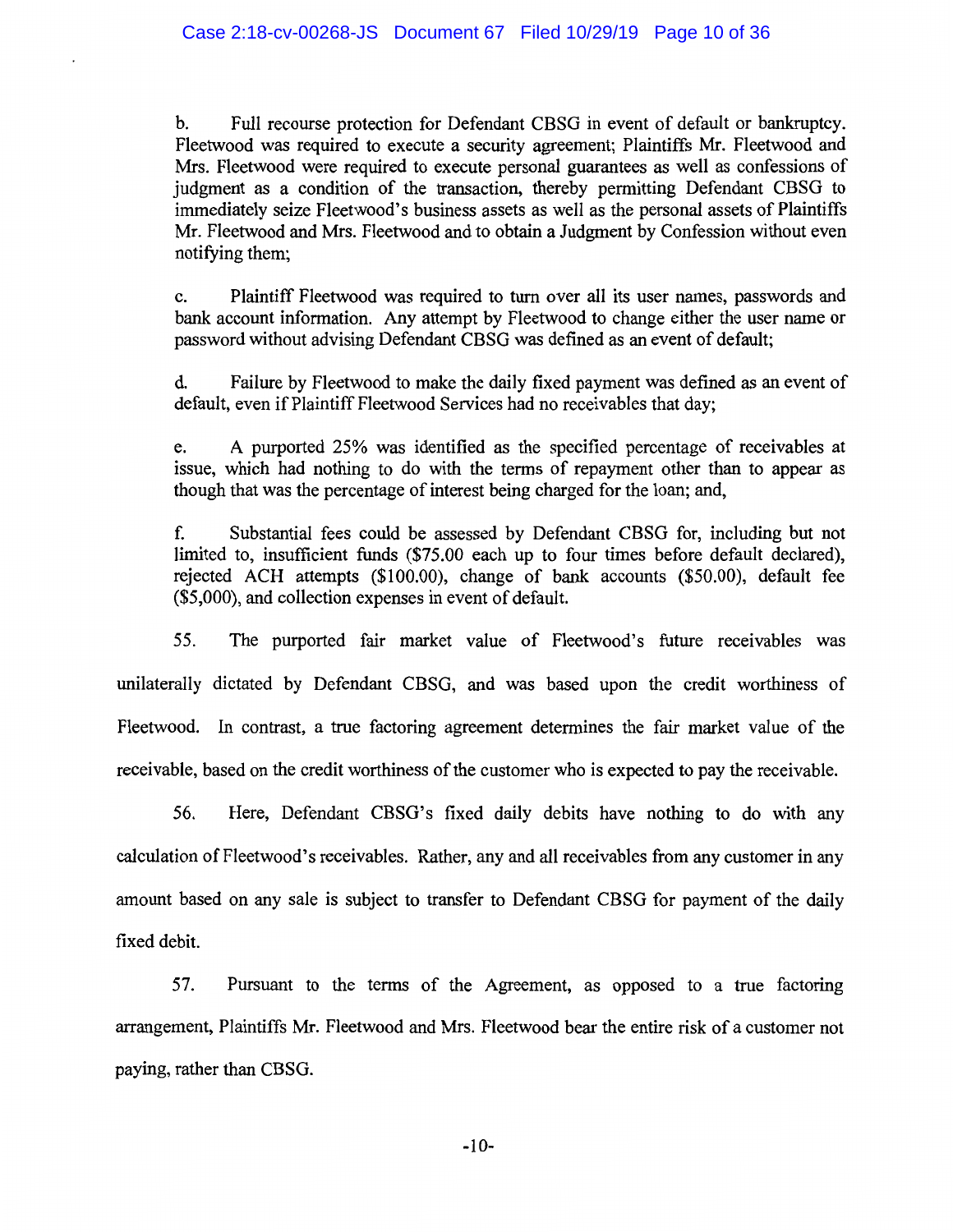### Case 2:18-cv-00268-JS Document 67 Filed 10/29/19 Page 11 of 36

58. In reality, the true purpose of the Agreement was to protect the financial interests of CBSG, while increasing Fleetwood's dependence on future loans, because the debt consolidation program offered by CBSG was designed to fail.

59. In furtherance of their fraudulent and deceptive scheme, Defendants fraudulently and/or negligently induced Fleetwood to enter into the purported debt consolidation program by making knowingly false and misleading representations such as that "the purpose of the [CBSG] consolidation funding program is for [Fleetwood] to move away from cash advance companies."

60. CBSG repeatedly represented that the consolidation funding would alleviate daily cash flow concerns by reducing Fleetwood's daily ACH debits from \$6,667.00 per business day to \$5,000.25, a savings represented to be of approximately \$1,666.75 each business day.

61. In an effort to intentionally mislead and/or negligently make Fleetwood believe that its cash flow would improve, CBSG represented that it would be wiring in a set amount of cash infusion over an initial nine (9) weeks of the loan, so that those funds could be used to make Fleetwood's payments to other lenders. However, by the time CBSG took the 33<sup>rd</sup> ACH from Fleetwood's bank account, all of the upfront cash infusion that was used to induce Fleetwood into the debt consolidation program was used up. As a result, Fleetwood was left paying thousands of dollars more to CBSG than it had been paying prior to the debt consolidation program offered.

62. The Broker and CBSG conspired to make these knowingly false, misleading and/or negligent representations in an intentional attempt to lead Fleetwood to believe that this consolidation program would improve its cash flow, when in actuality, it was purposefully and/or negligently designed to worsen Fleetwood's cash flow, and thereby increasing its dependence on further loans exclusively from Defendant CBSG. In fact, another hidden term of

-11-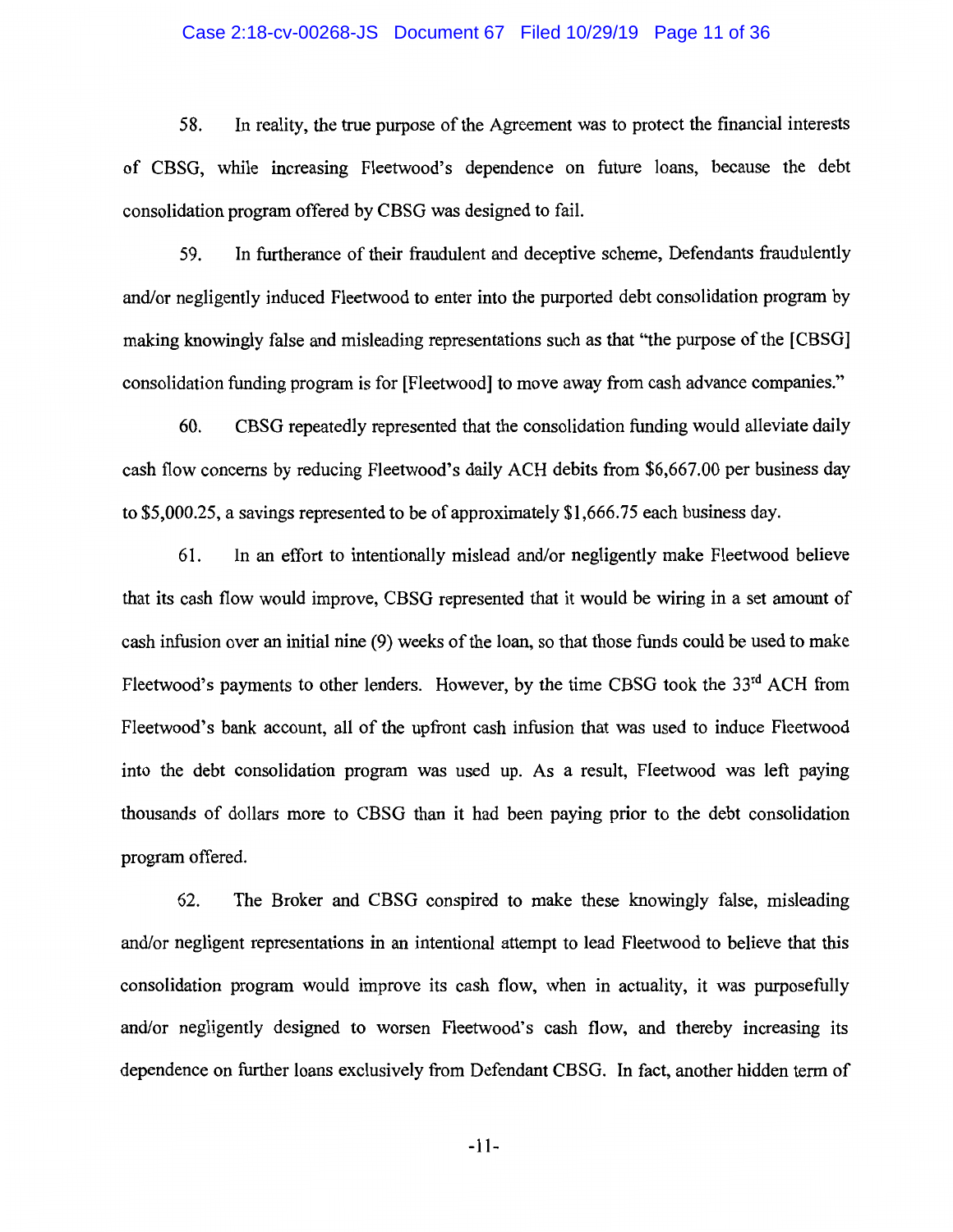#### Case 2:18-cv-00268-JS Document 67 Filed 10/29/19 Page 12 of 36

the Agreement conveniently limited Fleetwood to seeking any further business loans exclusively from Defendant CBSG.

63. The cash flow benefit touted by CBSG not only quickly evaporated over the life of the loan, but resulted in a longer loan term and the payment of additional interest. As expected and/or negligently designed, the daily payments under the debt consolidation program forced Fleetwood to either come up with its own additional capital or borrow even more money from CBSG. Coincidentally, it was about that time that Fleetwood became financially strained from the existing relationship with CBSG, that it was offered an opportunity by CBSG to refinance its remaining balance, at a reduced daily rate, but for an extended additional period of time.

64. During the course of the Agreement, there were days when there were insufficient funds to cover the daily ACH debit taken by CBSG. On a number of occasions, threats were made by a representative at CBSG that unless payments in full were made, a default would be declared. Further, Plaintiffs Mr. and Mrs. Fleetwood were warned that if default was declared they would lose the business, their house, and all their personal assets. These threats caused tremendous emotional and mental distress to Plaintiffs Mr. Fleetwood and Mrs. Fleetwood since everything they owned was at risk of seizure and/or foreclosure.

65. Moreover, in direct conflict with the reconciliation provision of the contract, CBSG charged Fleetwood over \$11,000 in admitted "Finance Charges" in exchange for lowing the daily payment amount:

|  | 03/16/17 \$ 5,000.25 \$ 312,588.25             | Payment |
|--|------------------------------------------------|---------|
|  | 03/17/17 \$ 3,250.00 \$ 309,338.25             | Payment |
|  | 03/17/17 \$(7,001.00) \$316,339.25 Einance Fee |         |

-12-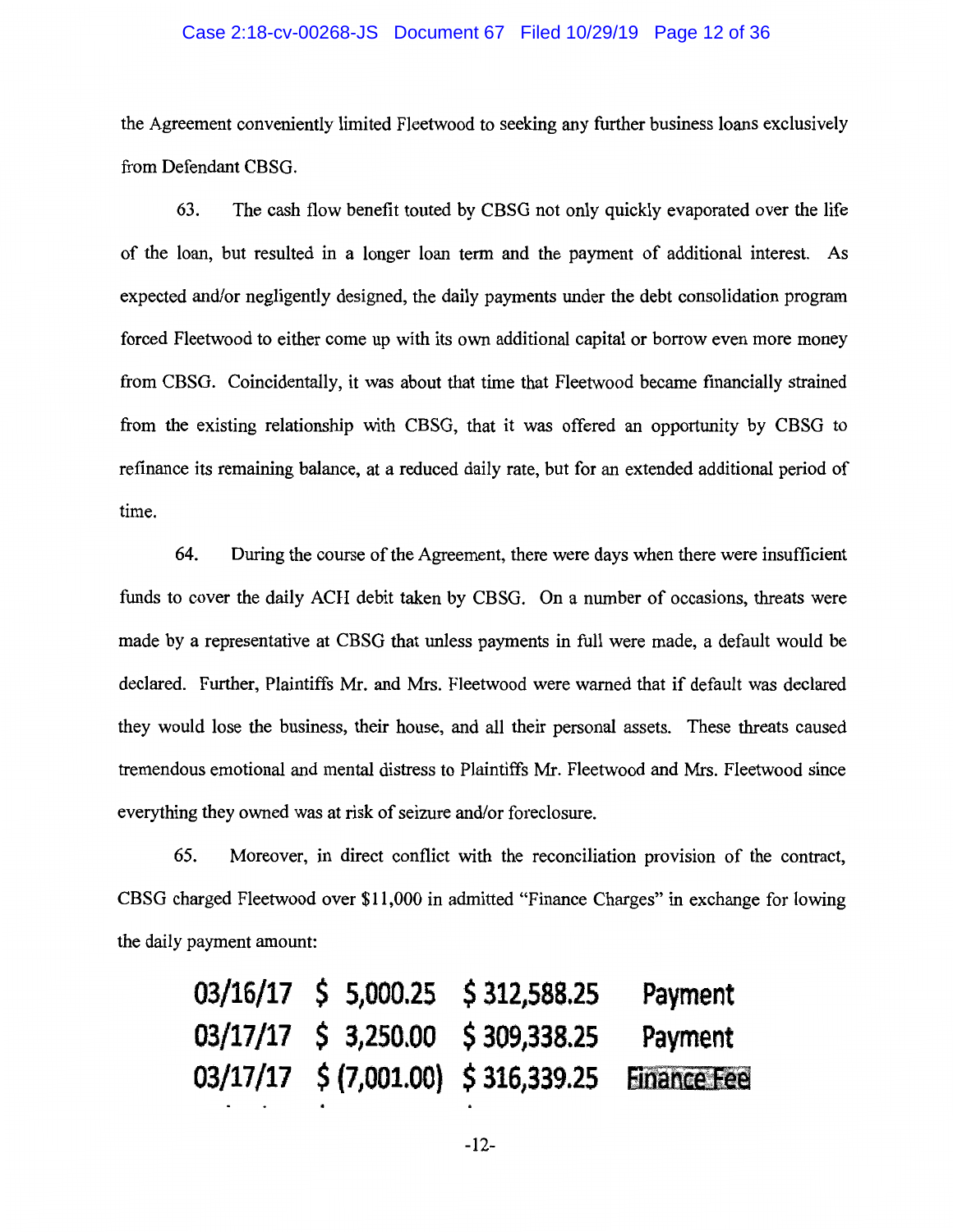|  | 04/28/17 \$ 5,000.25 \$ 209,712.25         | Payment                                          |
|--|--------------------------------------------|--------------------------------------------------|
|  | 05/01/17 \$ 3,000.00 \$ 206,712.25 Payment |                                                  |
|  |                                            | 05/01/17 \$ (4,000.00) \$ 210,712.25 Finance Fee |

66. That is absolutely not how a factoring agreement works, but it is exactly how a loan works. Even more troubling, CBSG charged Fleetwood this "Finance Fee" even though there is absolutely no right to charge a "Finance Fee" anywhere in the agreement.

67. After being trapped in CBSG's tentacles without the ability to put an end to the debt consolidation scheme, Fleetwood finally qualified for a Small Business Loan with a traditional lender. On July 5, 2017, Fleetwood was able to pay-off Defendant CBSG in full. Nevertheless, Fleetwood continues to receive calls from brokers and lenders seeking to tempt Fleetwood with additional merchant cash advances.

# I. **The Agreement is not an account purchase transaction, but rather, it is a disguised loan.**

## *a. There was no "sale" of receivables.*

68. Pursuant to the Agreement, CBSG advanced \$370,000 (the "Purchase Price") to Fleetwood in exchange for the repayment of \$547,600 (the "Purchase Amount") by way of 110 daily ACH withdrawals (each, the "Daily Specified Amount") from a designated Fleetwood account (the "Account").

69. While the Agreement used terms such as "factoring agreement," "sale," and "purchase," the Transaction had none of the hallmarks of a true sale and all of the hallmarks of the loan that charged a usurious interest rate of more than 114%.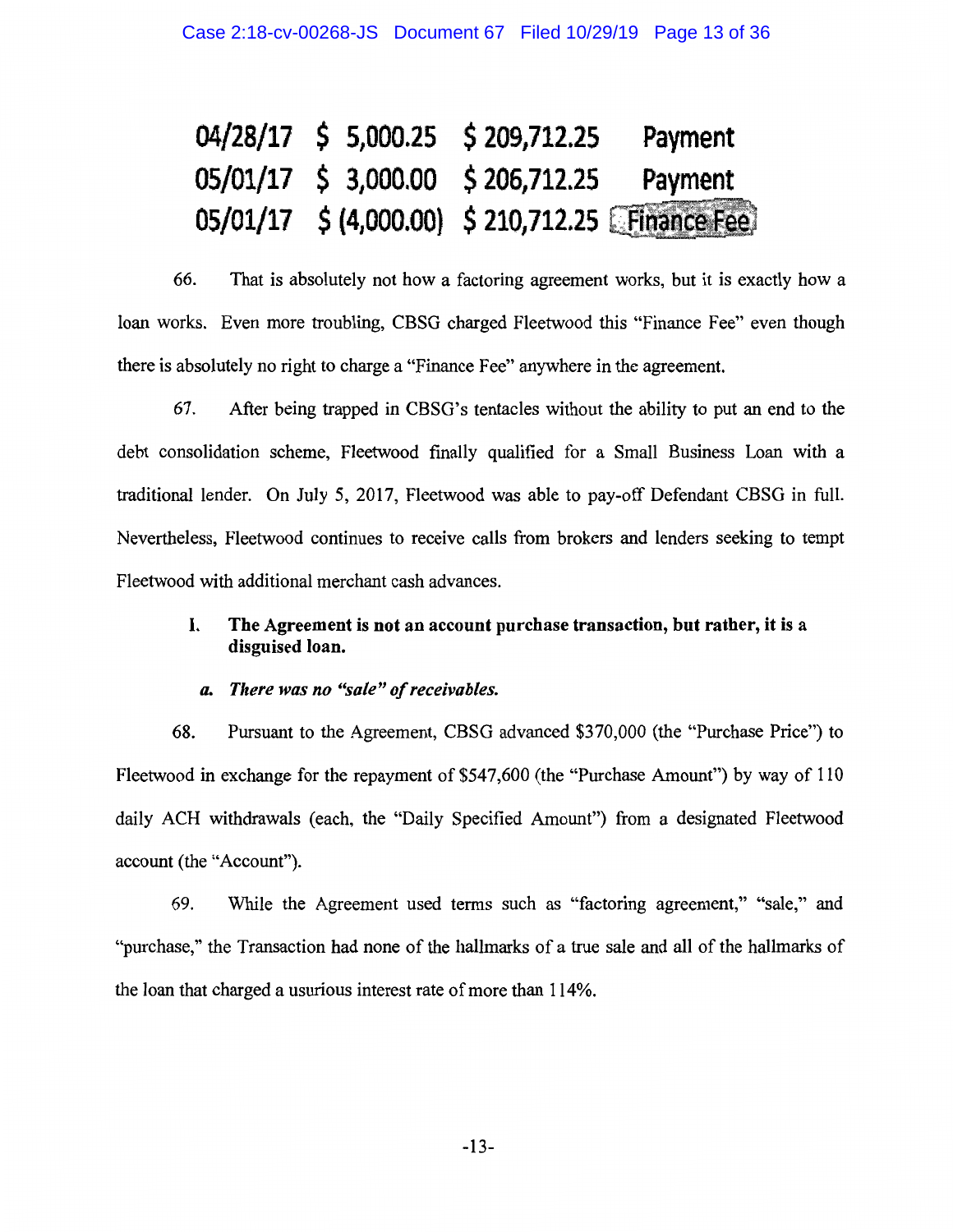#### Case 2:18-cv-00268-JS Document 67 Filed 10/29/19 Page 14 of 36

70. The quintessential element of any sale is the absolute transfer of the benefits and burdens of the ownership of the subject asset from the seller to the buyer. That did not occur here for several reasons.

71. First, notwithstanding the fact that the Transaction was denominated a "sale" of Fleetwood's future receipts, CBSG acquired only a temporary interest in Fleetwood's receivables.

72. Second, CBSG's temporary interest did not divest Fleetwood of the most important benefit of ownership – the right to use the proceeds of the Receipts. Pursuant to the Agreement, Fleetwood was only obligated to deposit a specific amount of its receivable collections into the Account so that CBSG could withdraw the Daily Specified Amount.

73. Accordingly, by the express terms of the Agreement, Fleetwood retained the right to use the proceeds of the very assets CBSG was allegedly purchasing. In fact, Fleetwood was *required* to use such proceeds to operate its business, because the Agreement prohibited Fleetwood from obtaining any other additional financing.

74. Third, Fleetwood's repayment obligations were not limited to delivery of the purchased Receipts or even some percentage thereof. CBSG purportedly purchased Fleetwood's future Receipts, but the Agreement reflects that CBSG plainly did not want to wait to be repaid until such receipts were generated and collected. Pursuant to the Agreement, although CBSG purchased Fleetwood's future Receipts, Fleetwood was required to pay the Purchased Amount by remitting an amount of all its receipts.

75. In other words, rather than getting paid from what it allegedly purchased, CBSG required Fleetwood to repay the Purchased Amount through independent funds – an obligation that is inconsistent with a true sale.

-14-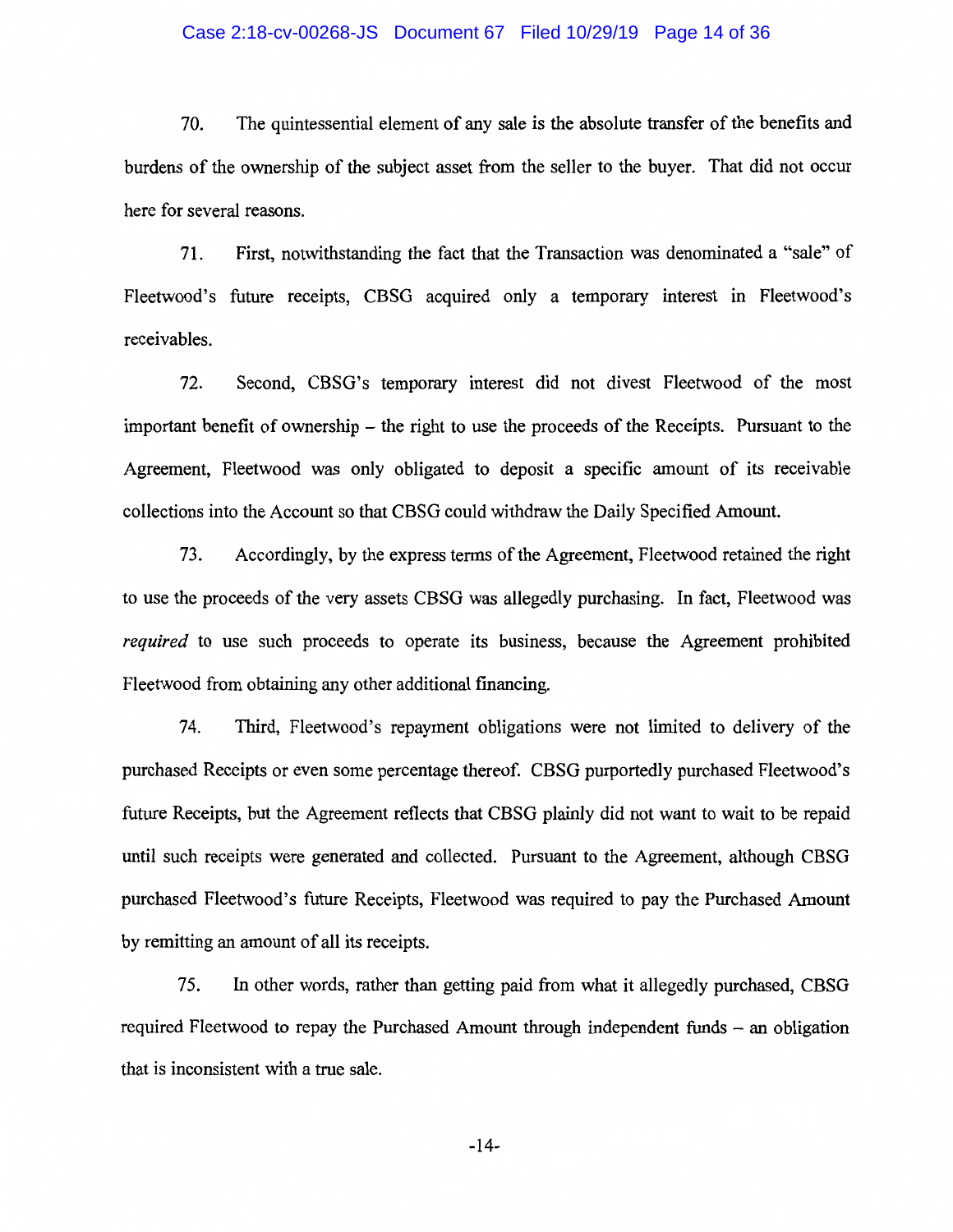#### Case 2:18-cv-00268-JS Document 67 Filed 10/29/19 Page 15 of 36

76. Finally, by operation of the Agreement's default rights and remedies, repayment of the Purchased Amount was put beyond any risk of non-payment and Fleetwood remained absolutely liable for repayment of the Purchased Amount.

77. Under the Agreement, if an Event of Default occurred, Plaintiffs immediately became liable for the full outstanding Purchased Amount, together with additional fees and costs due under the Agreement, and CBSG had the right and power, among other things, to confess judgment against the Plaintiffs for this amount.

78. An Event of Default is defined under the Agreement so that a default would occur under any and every conceivable circumstance wherein Fleetwood failed to generate or collect future Receipts to repay CBSG including, if Fleetwood: (i) failed to timely make the Daily Payments; (ii) became insolvent or filed for bankruptcy, (iii) transferred or otherwise sold its assets or (iv) moved, terminated, interrupted or suspended its business in any way.

79. Accordingly, even if Fleetwood's business were destroyed or suspended by a hurricane, flood, fire or other Act of God, it would in default of the Agreement and, pursuant to the remedies provided by the agreement, Plaintiffs would be liable for the full outstanding balance of Receipts Purchased Amount, plus all fees and costs due under the Agreement.

## *b.* The "Daily Specified Amount" is a disguised, fixed, loan payment

80. According to the Agreement, the "Daily Specified Amount" was allegedly based on a good-faith estimate of Fleetwood's daily future receipts, however, that could not have been possible because Fleetwood's business did not generate daily receipts, it invoiced its customers on terms. In reality, the Daily Specified Amount is a knowingly false term unilaterally dictated by CBSG in an attempt to avoid usury laws. In fact, the payment is based on the value of the loan, not Fleetwood's daily receivables.

-15-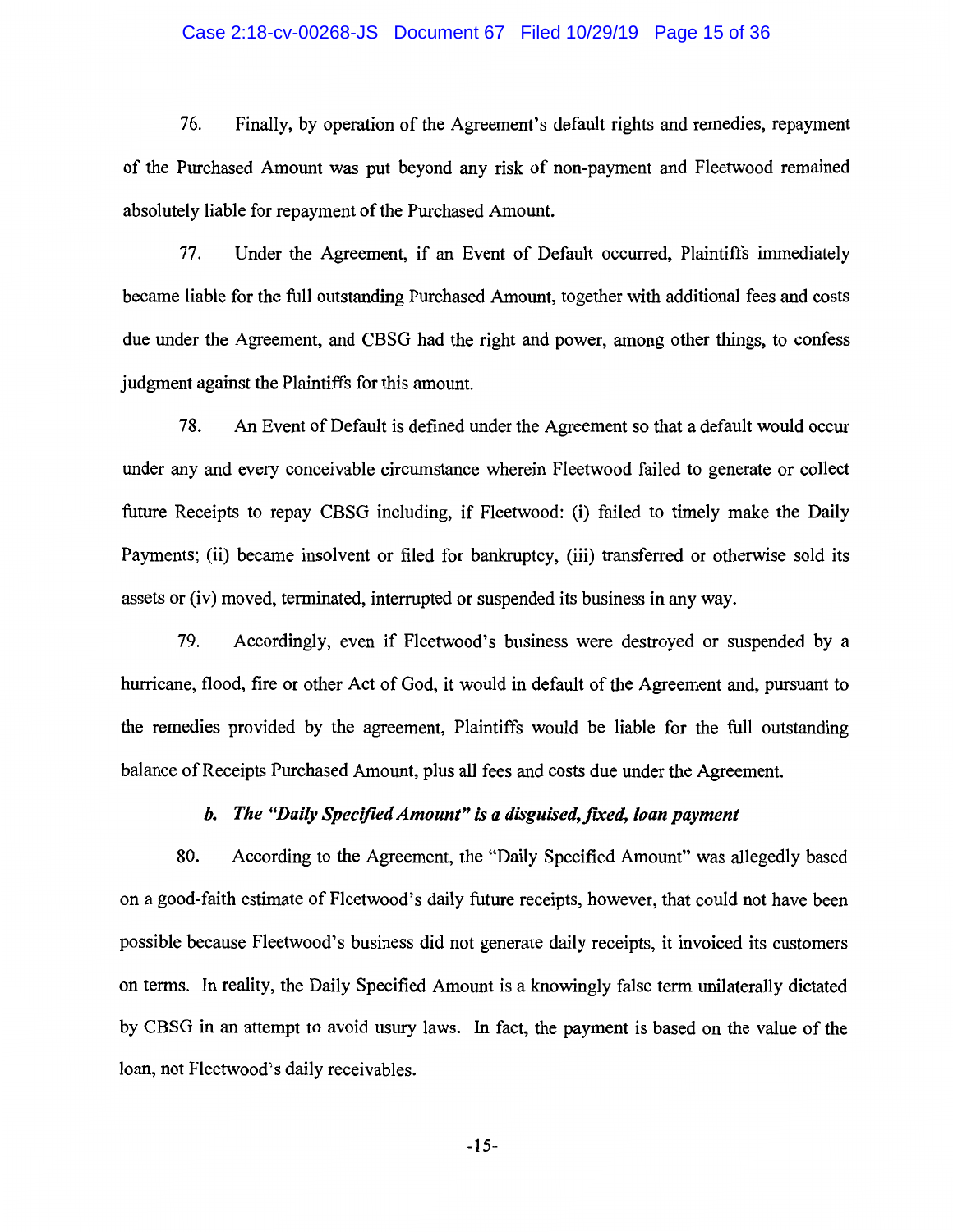### Case 2:18-cv-00268-JS Document 67 Filed 10/29/19 Page 16 of 36

81. Fleetwood was required to pay the "Daily Specified Amount" until CBSG received the "Purchased Amount" in full.

## *c. The Purchased Amount* is *the disguised repayment of principal and interest*

82. The purported Purchase Amount of the Future Receipts is also complete fiction. In the Agreement, Defendant CBSG represents that the "Purchased Amount" is tied to the value of the purchased receivables. In reality, however, the alleged fair market value was unilaterally dictated by CBSG based on the creditworthiness of the merchant. In contrast, true factoring agreements determine the fair market value of the receivable based on the credit worthiness of the customer expected to pay the receivable.

83. Furthermore, the Agreement is not tied to specific and existing contracts for goods already delivered by the merchant to a customer. In other words, the right to repayment is not tied to the value or money owed to CBSG based on goods or services already provided to a customer who has not yet paid, but instead is based on any and all future receivables based on the sale of goods or services by Fleetwood until the "factoring agreement" was paid in full. By definition, these terms do not constitute a factoring agreement, but rather a loan.

## *d. Agreements provided for full recourse in the event of a default or bankruptcy.*

84. Unlike a true factoring agreement, the terms of the Agreement provided for absolute payment for the Plaintiffs.

85. If the Fleetwoods were ever to miss a payment, they would be in default and CBSG would be entitled to confess judgment against the Plaintiffs.

86. The Agreements allowed for up to four nonsufficient fund fees of \$75 before default would occur.

-16-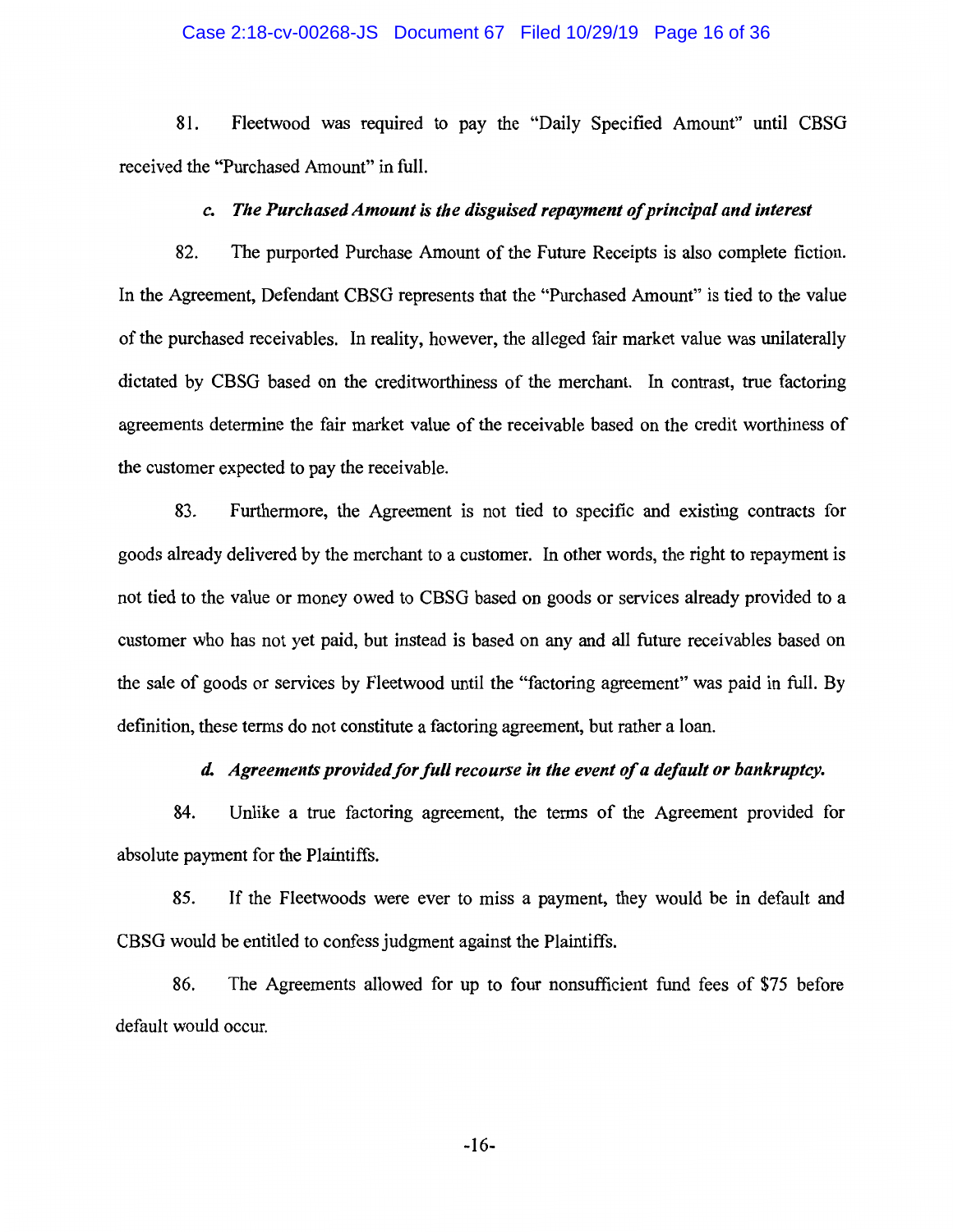### Case 2:18-cv-00268-JS Document 67 Filed 10/29/19 Page 17 of 36

87. In order to obtain the loans, Fleetwood was required to grant to CBSG "a security interest in (a) all accounts, chattel paper, documents, equipment, general intangibles, instruments, and inventory ... now or hereafter owned or acquired by SELLER/MERCHANT and (b) all proceeds, as that term is defined in Article 9 of the UCC .... "

88. The security agreement further provided that, upon default, Defendant CBSG "may pursue any remedy available at law (including those available under the provisions of the UCC), or in equity to collect, enforce, or satisfy any obligations then owing, whether by acceleration of otherwise."

89. Mr. and Mrs. Fleetwood were also required to personally guarantee performance of the representations, warranties and covenants under the Agreements.

90. Further, should Plaintiffs ever enter bankruptcy, the Agreements provided "Protections 2 [ confession of judgment] and 3[ enforcement of security interest in collateral] are immediately invoked."

## *e. CBSG 's conduct demonstrates the Agreement was intended to he a loan.*

91. CBSG's conduct demonstrates that the CBSG Agreements, including the Agreement with Fleetwood, are intended to be loans.

92. On December 20, 2018, Bloomberg News published an article exposing the unlawful collection tactics employed by CBSG when a merchant fails to pay:<sup>7</sup>

<sup>7</sup>https://www.bloomberg.com/ graphics/2018-confessions-of-judgment-visit-from-gino/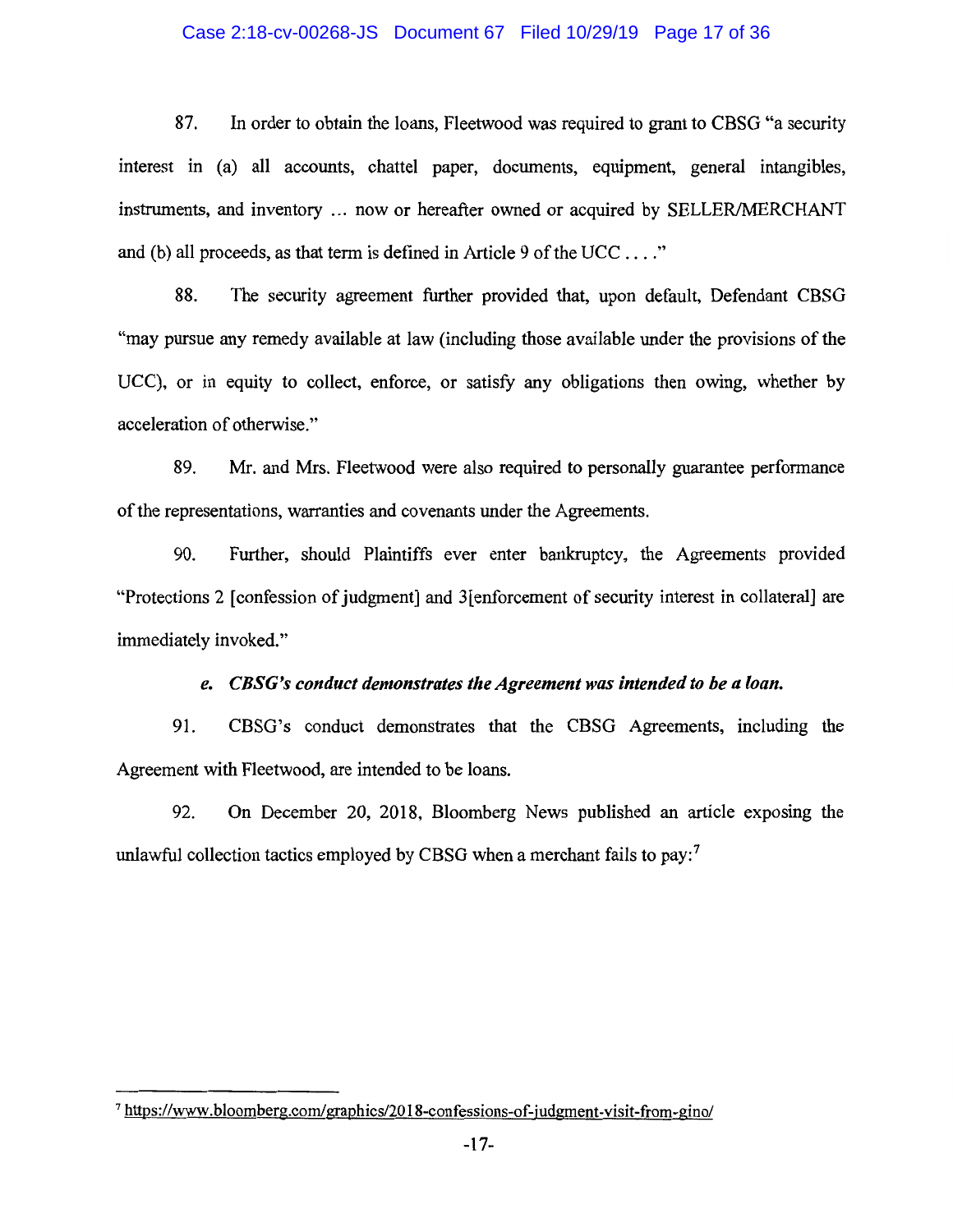

lant Imports on Fob. 15, 2018, captured by a sur-

93. As Bloomberg News revealed, CBSG routinely employs mob-like intimidation

tactics when a merchant cannot pay:

Gioe's travels around the U.S. show how the regulatory vacuum is enabling intimidation tactics that seem like relics of a lawless past.

Ten of Gioe's unannounced visits to borrowers, from Chicago to small-town Alabama, were described in court papers and interviews with Bloomberg News. He made "threats of violence and physical harm" to employees of a California rehab center, according to one court complaint. A tire-shop owner near Boston said in another court filing he "felt that physical harm would come to me and my family" when Gioe walked into his shop in 2016 demanding immediate payment.

A third borrower, recounting Gioe's visit to his Maryland trucking company last year, described him in an affidavit as resembling "an aging but still formidable character ripped from the World Wrestling Federation" who had been sent not to negotiate but to "intimidate me into making a lump-sum payment."<sup>8</sup>

94. In the Bloomberg article, both "Gino" and the principal owner of CBSG, Joseph

Laforte, admitted to Bloomberg News that its merchants are "borrowers" and that CBSG is a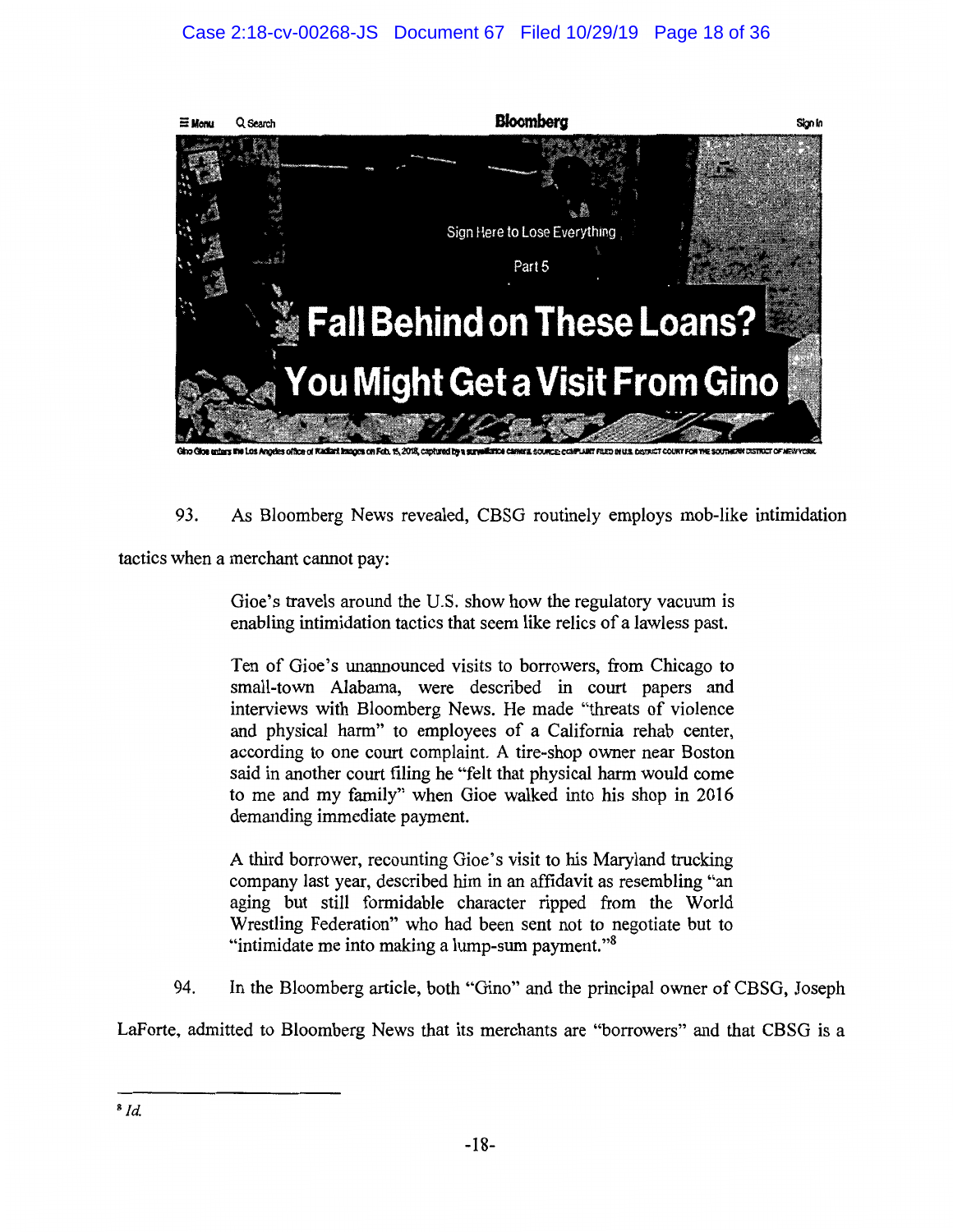#### Case 2:18-cv-00268-JS Document 67 Filed 10/29/19 Page 19 of 36

"lender." *See id* ("Gioe said the former owner had borrowed \$1 million from Par with no intention of paying it back ... "), ("Joseph Laforte says his brother is an outside broker for Par who sometimes helps him collect debts but isn't an employee. He says Par had a right to pursue Sharma for reneging on millions of dollars of debt."), ("Joseph Laforte says that even though Gioe was helping borrowers, a few did complain about getting a visit.").

95. The Bloomberg article further goes on to detail numerous examples where CBSG is treating its agreements as absolutely repayable loans and not true sales. As described by Bloomberg News, "Gioe's visits followed a pattern. He would show up unannounced, demand to speak to the owner and say he wasn't leaving until he got paid, according to the people who described the visits in court records and interviews. All of the people say Gioe seemed to be trying to intimidate them. Four say they called the police, though no charges were filed." *Id* 

96. In fact, CBSG treats its merchant transactions as so absolutely repayable, that not even a bankruptcy court can stop their collection tactics. *See id* ("Gioe could be persistent. When he showed up at a beauty-supply warehouse in Chicago last year, its new owner, George Souri, told him a bankruptcy judge had ordered creditors to back off. 'We don't deal with courts, we have our own ways to collect,' Gioe responded, according to an affidavit Souri filed in the bankruptcy case. When Souri forbade him from speaking to the warehouse's former proprietor, Gioe remarked, 'We'll go to her house and deal with her there,' the affidavit states.").

97. If the CBSG Agreements reflected true account purchase transactions, "Gino" would be paying visits to the companies who owed the receivables allegedly purchased and CBSG would not be employing Mafioso-style intimidation tactics against *the seller.*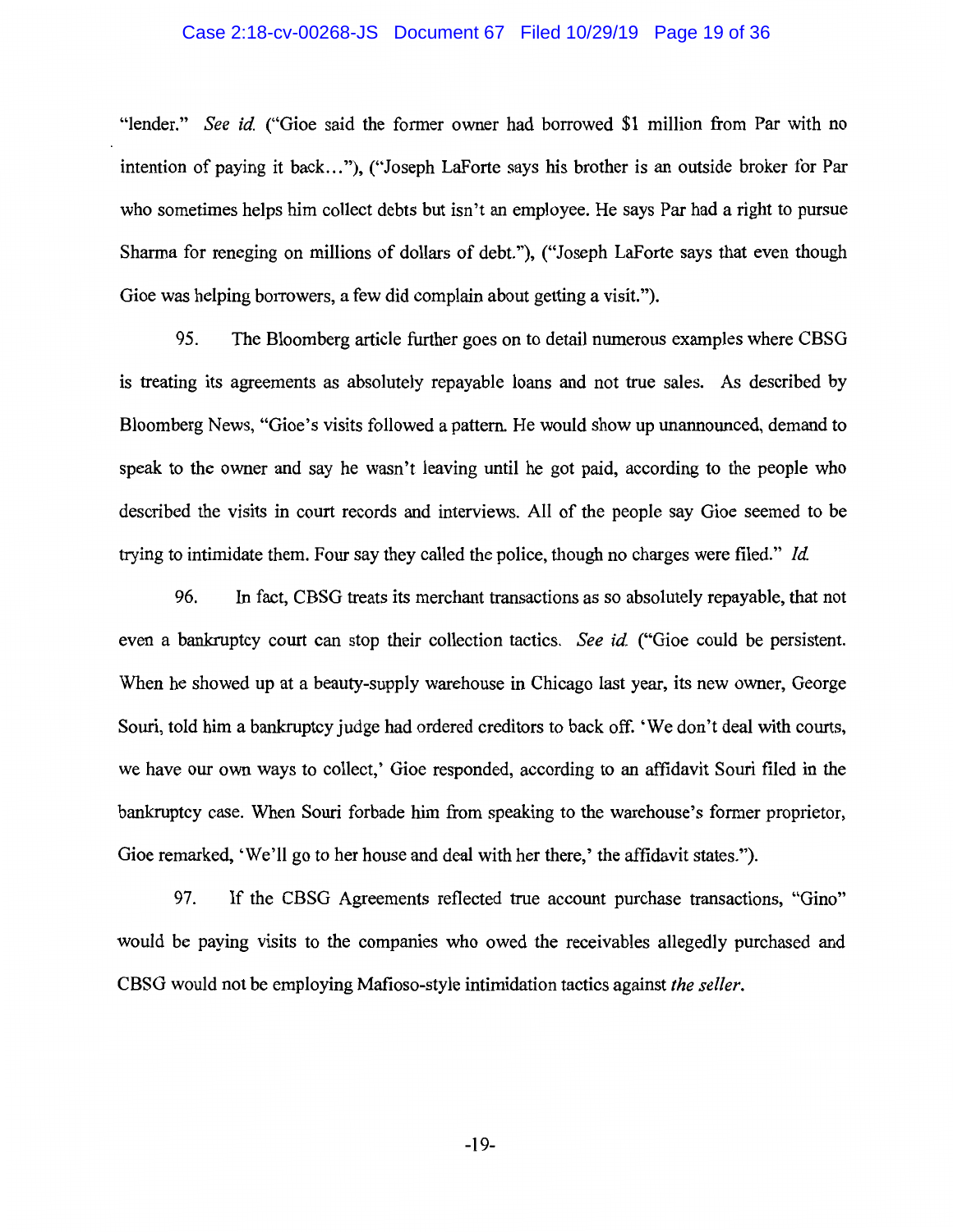# **CLASS ALLEGATIONS**

98. Plaintiffs and the putative Class Members repeat and re-allege the allegations of

each of the foregoing paragraphs as if fully alleged herein.

99. Plaintiffs bring this action pursuant to Fed. R. Civ. Pr. 23(b)(2) and 23(b)(3).

100. Plaintiff Fleetwood brings this action individually and on behalf of a class of

similarly situated persons defined as follows:

**Merchant Class:** All citizens of Texas who, on or after January 22, 2015, paid money to a member of the Lending Enterprise pursuant to a CBSG Agreement with an effective interest rate exceeding twenty-eight percent.

**Merchant Class:** All citizens of Texas who, on or after January 22, 2015, paid money to a member of the Lending Enterprise pursuant to a CBSG Agreement with an effective interest rate exceeding fifty-six percent.

IO 1. Plaintiffs Mr. and Mrs. Fleetwood bring this action individually and on behalf of a

class of similarly situated persons defined as follows:

**Principal Class:** All citizens of Texas who, on or after January 22, 2015, paid money to a member of the Lending Enterprise pursuant to a CBSG Agreement with an effective interest rate exceeding twenty-eight percent.

**Principal Class:** All citizens of Texas who, on or after January 22, 2015, paid money to a member of the Lending Enterprise pursuant to a CBSG Agreement with an effective interest rate exceeding fifty-six percent.

102. The following people are excluded from the Classes: (1) any Judge or Magistrate

presiding over this action and members of their families; (2) Defendants, Defendants' subsidiaries, parents, successors, predecessors, and any entity in which the Defendants or their parents have a controlling interest and its current or former employees, officers, and directors; (3) persons who properly execute and file a timely request for exclusion from the Classes; (4)

 $\ddot{\phantom{0}}$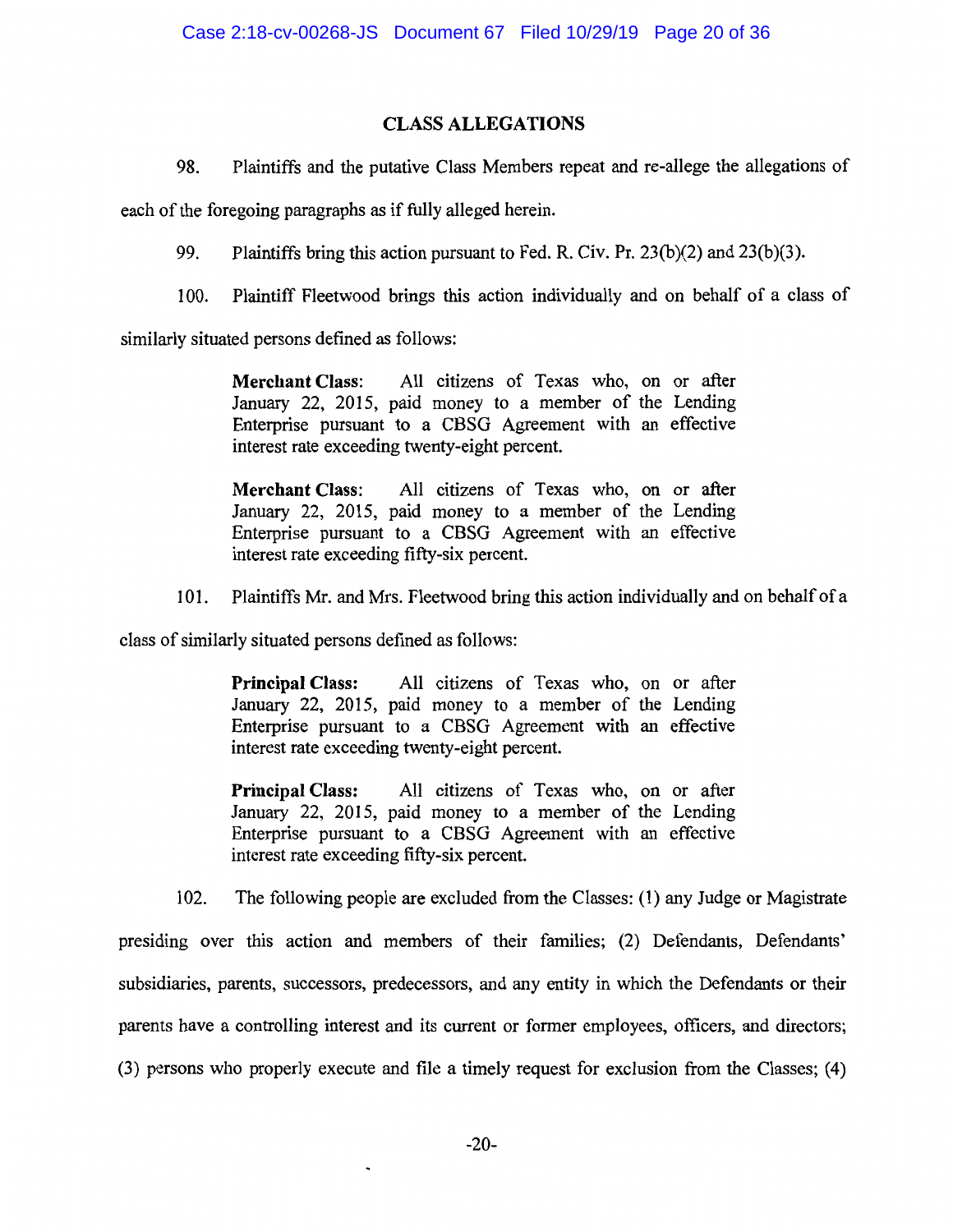#### Case 2:18-cv-00268-JS Document 67 Filed 10/29/19 Page 21 of 36

persons whose claims in this matter have been finally adjudicated on the merits or otherwise released or waiver; (5) Plaintiffs' and Defendants' counsel; and (6) the legal representatives, successors, and assigns of any such excluded persons.

103. **Numerosity:** The exact number of members of the Classes is unknown and is not available to Plaintiffs at this time, but individual joinder is impracticable. Based on publically available documents, each of the Classes likely numbers are in the hundreds or more.

104. **Commonality and Predominance.** There are many questions of law and fact common to the claims of Plaintiffs and the other Class members, and those questions predominate over any questions that may affect individual members of the Classes. Common questions for the Classes include, without limitation, the following;

- a) Whether the CBSG Agreements are loans or account purchase transactions under Tex. Fin. Code§ 306.001(1);
- b) Whether or to what extent Tex. Fin. Code 306.I03(b) is applicable to the CBSG Agreements;
- b) Whether the CBSG Agreements are usurious under Tex. Fin. Code §305.00I(a);
- c) Whether the Plaintiffs may recover moneys paid to the Lending Enterprise pursuant to the CBSG Agreements;
- d) Whether the CBSG Agreements violate Tex. Bus. & Comm. Code 17.44(a);

105. **Typically:** Plaintiffs' claims are typical of the claims of the other members of the Classes. Plaintiffs and members of the Classes sustained damages as a result of Defendants' uniform wrongful conduct during transactions with Plaintiffs and the Classes.

106. **Adequate Representation:** Plaintiffs have and will continue to fairly and adequately represents the interests of the Classes, and have retained counsel competent and

-21-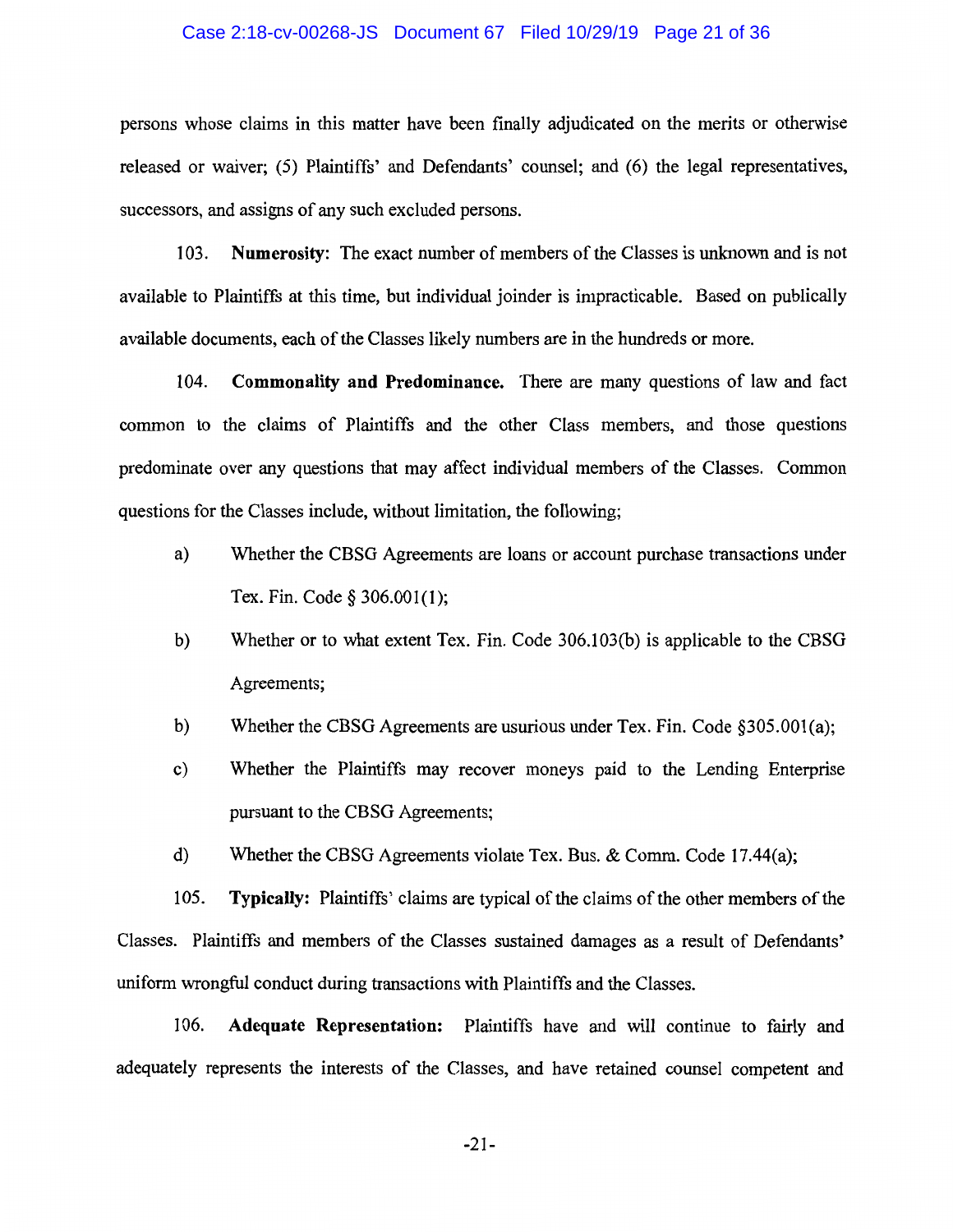### Case 2:18-cv-00268-JS Document 67 Filed 10/29/19 Page 22 of 36

experienced in complex litigation and class actions. Plaintiffs have no interests antagonistic to those of the Classes, and Defendants have no defenses unique to Plaintiffs. Plaintiffs and their counsel are committed to vigorously prosecuting this action on behalf of the members of the Classes, and they have the resources to do so. Neither Plaintiffs nor their counsel have any interest adverse to those of the other members of the Classes.

107. **Superiority:** This case is appropriate for certification because class proceedings are superior to all other available methods for the fair and efficient adjudication of this controversy. The injuries suffered by the individual members of the Classes are likely prosecution of the litigation necessitated by Defendants' actions. Absent a class action, it would be difficult, if not impossible, for the individual members of the Classes to obtain effective relief from Defendants. Even if members of the Classes themselves could sustain such individual litigation, it would not be preferable to a class action because individual litigation would increase the delay and expense to all parties and the Court and require duplicative consideration of the legal and factual issues presented herein. By contrast, a class action presents far fewer management difficulties and provides benefits of single adjudication, economy of scale, and comprehensive supervision by a single Court. Economies of time, effort, and expense will be fostered, and uniformity of decisions will be ensured.

## **FIRST CAUSE OF ACTION Texas Usury Statute (CBSG)**

108. Plaintiffs individually and on behalf of the Class Members, repeat and incorporate the allegations forth above.

109. Tex. Fin. Code §305.00l(a-1) and §305.003 each provide that a creditor who contracts for, charges, or receives interest greater than the legal maximum is liable to the

-22-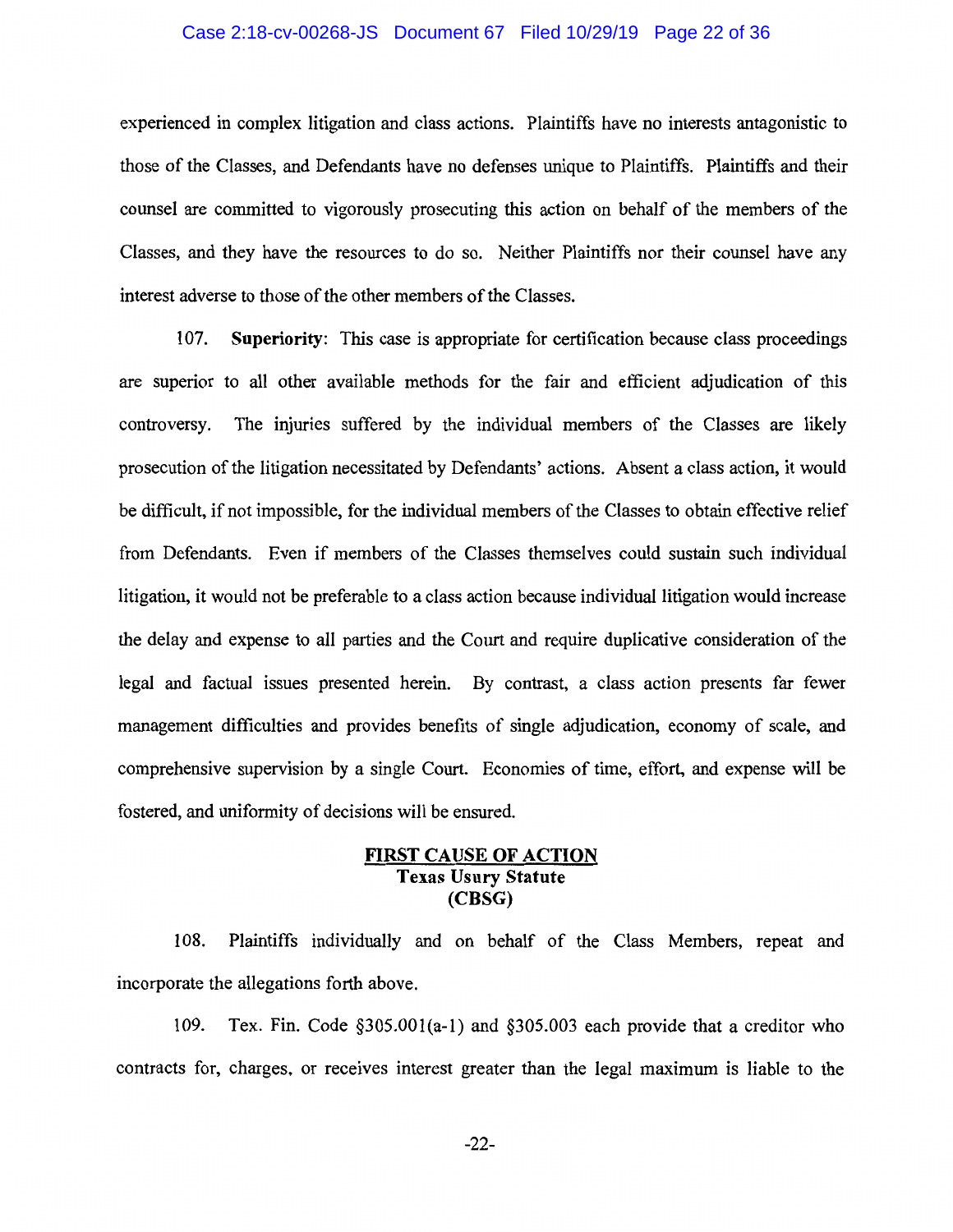### Case 2:18-cv-00268-JS Document 67 Filed 10/29/19 Page 23 of 36

obliger for an amount that is equal to three times the difference between the maximum allowable legal interest and the total amount of interest charged.

110. The maximum interest rate allowed under Tex. Fin. Code §303.009(c) is 28%.

111. The CBSG Agreements with Fleetwood, and the Putative Class Members, each charged interest that was twice the maximum 28% permitted by Texas law.

112. Fleetwood and the Putative Class Members did in fact pay interest to CBSG in excess of 28%.

113. With respect to Fleetwood, the most that the Agreement between CBSG and Fleetwood could have been charged in interest under Texas law is \$23,379.93.

114. The interest rate of the Agreement between Fleetwood and CBSG was at least 110%.

115. The Agreement charged \$177,600 in interest, which 1s a difference of \$154,220.07.

116. Accordingly, Fleetwood is entitled to statutory damages in the amount of \$462,660.21 under Tex. Fin. Code §305.00l(a).

117. In addition, Tex. Fin. Code § 305.004(a) provides that: *"In addition to the amount determined under Section 305.003,* a creditor who charges and receives legal interest that is greater than twice the amount authorized by this subtitle is liable to the obligor for:

(1) the principal amount on which the interest is charged and received; and

(2) the interest and all other amounts charged and received.

118. The CBCG agreements with Fleetwood and the Putative Class Members charged interest in excess of fifty-six percent.

-23-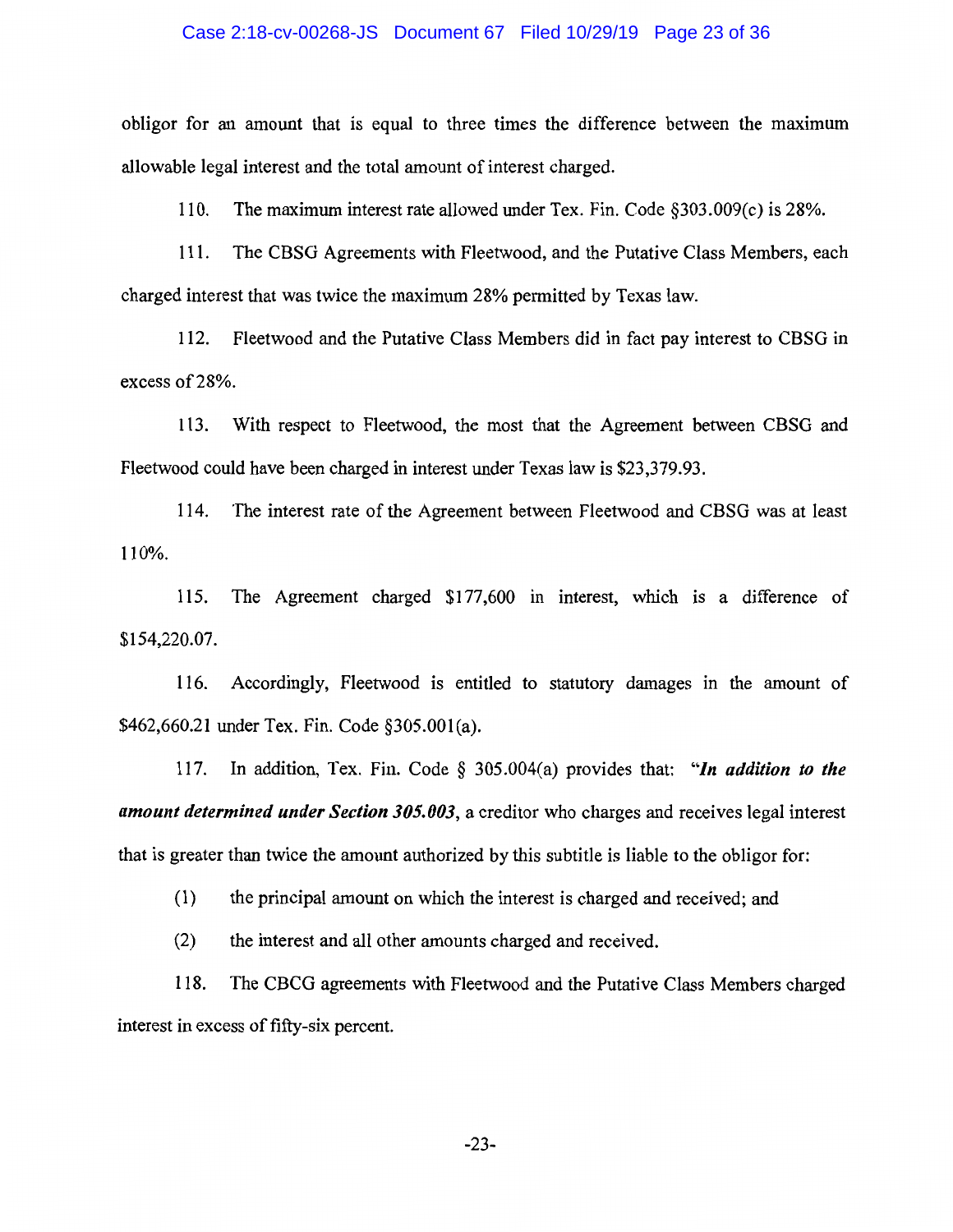### Case 2:18-cv-00268-JS Document 67 Filed 10/29/19 Page 24 of 36

119. Accordingly, Fleetwood and the Putative Class Members are entitled to a return of all principal and interest charged by CBSG.

120. With respect to Fleetwood alone, in addition to the \$462,660.21 required under Tex. Fin. Code §305.00l(a), Fleetwood is also entitled to \$558,700 in total principal, fees and interest charged by Defendants.

121. By reason of the foregoing violations, Plaintiffs are entitled to recover against CBSG an amount to be determined at trial but, in any event, not less than \$1,021,360 and the putative Class Members are similarly entitled to recover three times the amount of improperly charged and collect interest plus all principal, fees and interest charged by CBSG under their respective CBSG Agreements.

## **SECOND CAUSE OF ACTION Attorney's Fees (CBSG)**

122. Plaintiffs, individually and on behalf of the Class Members, repeat and incorporate the allegations forth above.

123. Plaintiffs have incurred, and will in the future continue to incur reasonable attorney fees as a result of Defendants violations of Tex. Fin. Code§§ 305.001 and 305.003.

124. Pursuant to Tex. Fin. Code. §305.005, "[a] creditor who is liable under Section 305.001 or 305.003 is also liable to the obligor for reasonable attorney's fees set by the court."

125. By reason of the foregoing, Plaintiffs and the Putative Class Members are entitled to recover from CBSG reasonable attorneys' fees incurred and to be incurred in an amount to be determined at trial.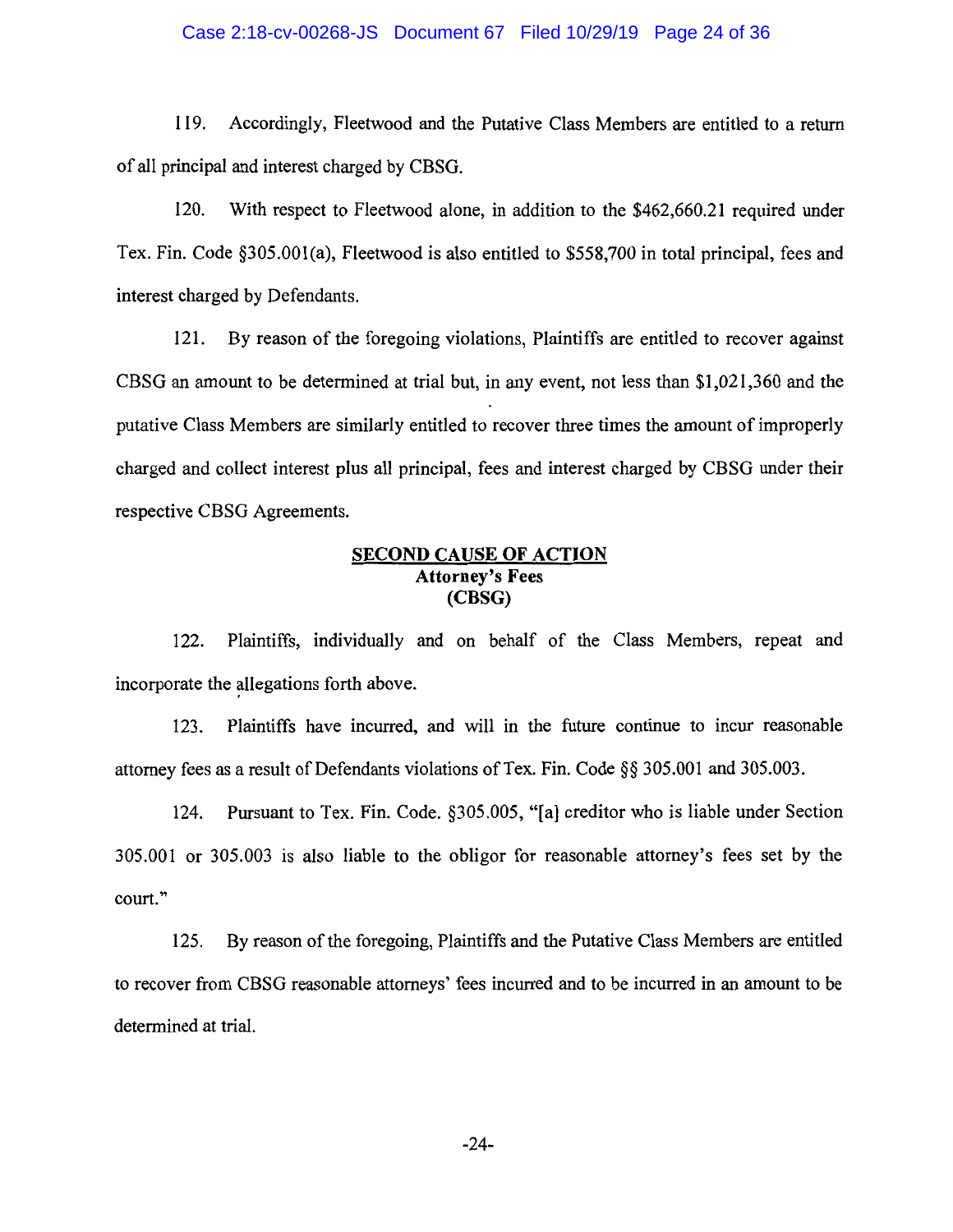# **THIRD CAUSE OF ACTION Fraud (CBSG)**

126. Plaintiffs, individually and on behalf of the Class Members, repeat and incorporate the allegations forth above.

127. CBSG intentionally misrepresented the true nature of the transactions to the Plaintiffs and Putative Class Members in order to avoid application of Texas usury laws.

128. CBSG knowingly misrepresented that the disguised loans were enforceable when they were illegal under law by, *inter alia,* e-mailing Plaintiffs and Class Members copies of the CBSG Agreements, requesting that Plaintiffs and the Class Members execute one or more of the CBSG Agreements and requesting that Plaintiffs and Class Members authorize CBSG to make daily withdrawals of the Daily Specific Amount from the bank accounts, all of which created the false impression that the CBSG Agreements are legally enforceable and that Plaintiffs and Class Members were and/or are obligated to repay when they were not.

129. CBSG obtained Plaintiffs and the Class Members' written authorization to collect on the CBSG Agreements via daily ACH withdrawals from the designated bank account and CBSG collected upon these illegal contracts via ACH withdrawals from the designated bank account, which created the false impression that the CBSG Agreements are legally enforceable and that Plaintiffs and the Class Members were and/or are obligated to repay when they were not.

130. These false impressions were material, and Plaintiffs did not reasonably know that the contracts were illegal. In fact, Plaintiffs only became aware of their illegality when informed by counsel.

-25-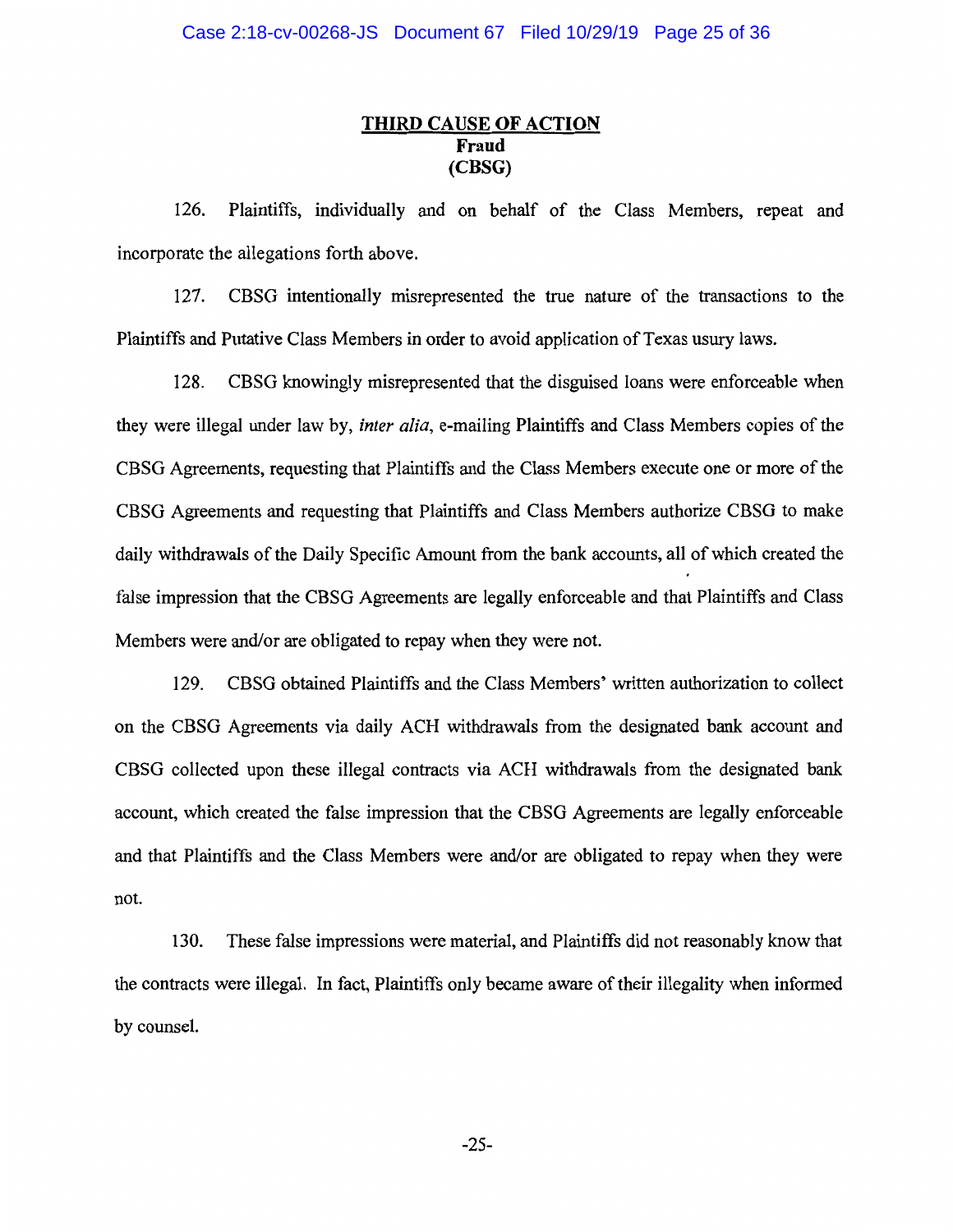#### Case 2:18-cv-00268-JS Document 67 Filed 10/29/19 Page 26 of 36

131. In addition, CBSG falsely represented the market value of the future receivables that CBSG purported to purchase in each of the CBSG Agreements. This stated value was not based on any true market value assessment, but rather was a knowingly false representation unilaterally made by Defendants in order to disguise the true nature of the Transactions.

132. Further, CBSG falsely represented that it would only require repayment if Plaintiffs and/or the Class Members paid the future receipts they were purportedly purchasing under the CBSG Agreements when, in fact, CBSG required repayment even before the allegedly purchased receipts were generated and collected.

133. CBSG's misrepresentations were intended to induce reliance because if Plaintiffs and the Class Members were aware that (1) the Agreements were illegal and (2) the market value of the receipts were incorrect, and/or (3) the repayment obligations were misrepresented, the Plaintiffs and Class Members would not have executed the CBSG Agreements and entered into the transactions with CBSG.

134. CBSG knew that the representations were false at the time they were made.

135. CBSG made these representations with the intent to deceive Plaintiffs and the Putative Class Members, and with the intent to avoid the criminal usury laws.

136. Plaintiffs and the Putative Class Members reasonably relied upon these knowingly false representations to their detriment, as they executed the CBSG Agreements and were forced to pay interest in excess of Texas' criminal usury threshold.

137. Plaintiffs and the Putative Class Members were directly and proximately damaged by CBSG's knowingly false representations by paying interest and principal on criminally usurious loans for which they had no legal obligation to repay.

-26-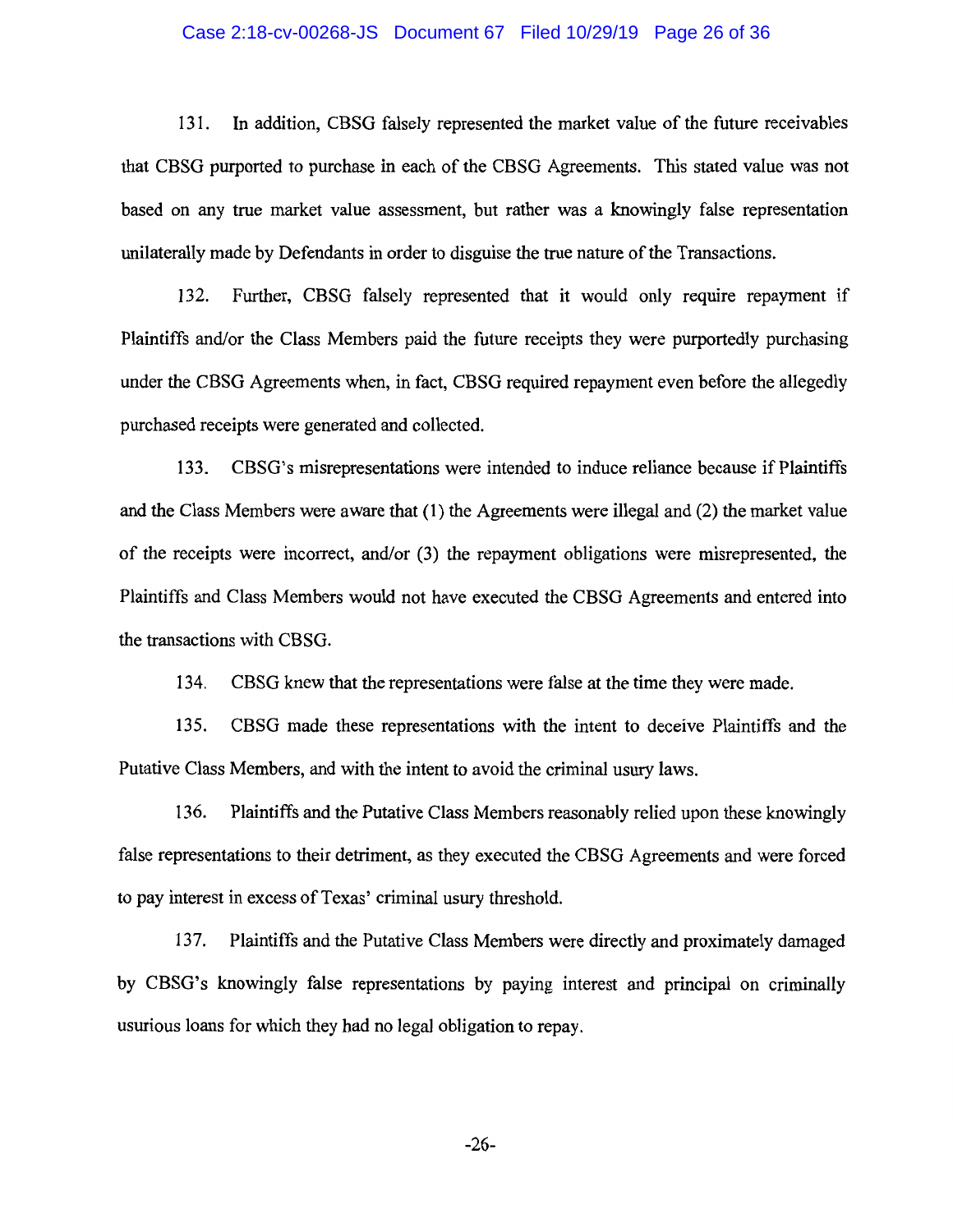## **FOURTH CAUSE OF ACTION Violation of 18 U.S.C.** § **1962(c) (CBSG)**

138. Plaintiffs, individually and on behalf of the Class Members, repeat and incorporate the allegations set forth above.

## **A. Culpable Persons**

139. CBSG is a limited liability company capable of holding a legal interest in property and are thus "persons" within the meaning of 18 U.S.C. § l 962(c) as the term is defined by 18 U.S.C. § 1961(3).

## **B. The Association-in-Fact Enterprise**

140. The Investor Defendants, CBSG and various brokers (the "Brokers") are separate individuals or entities associated with each other by shared personal and/or one or more contracts or agreements for the purpose of originating, underwriting, servicing and collecting usurious loans to the Plaintiffs and countless other small businesses throughout the United States.

141. This association of the Investor Defendants, CBSG, and the Brokers constitute a single association-in-fact enterprise (the "Lending Enterprise") within the meaning of 18 U.S.C. § I962(c), as the term is defined in 18 U.S.C. § 1961(4).

142. The Lending Enterprise has an existence separate and apart from the illegal activity in which it engages by entering into legal financing agreements and attempting to collect lawful debts using legal collection practices.

## **C. The distinct roles in the Enterprise.**

143. Each of the Lending Enterprise Members has a distinct role in the Lending Enterprise.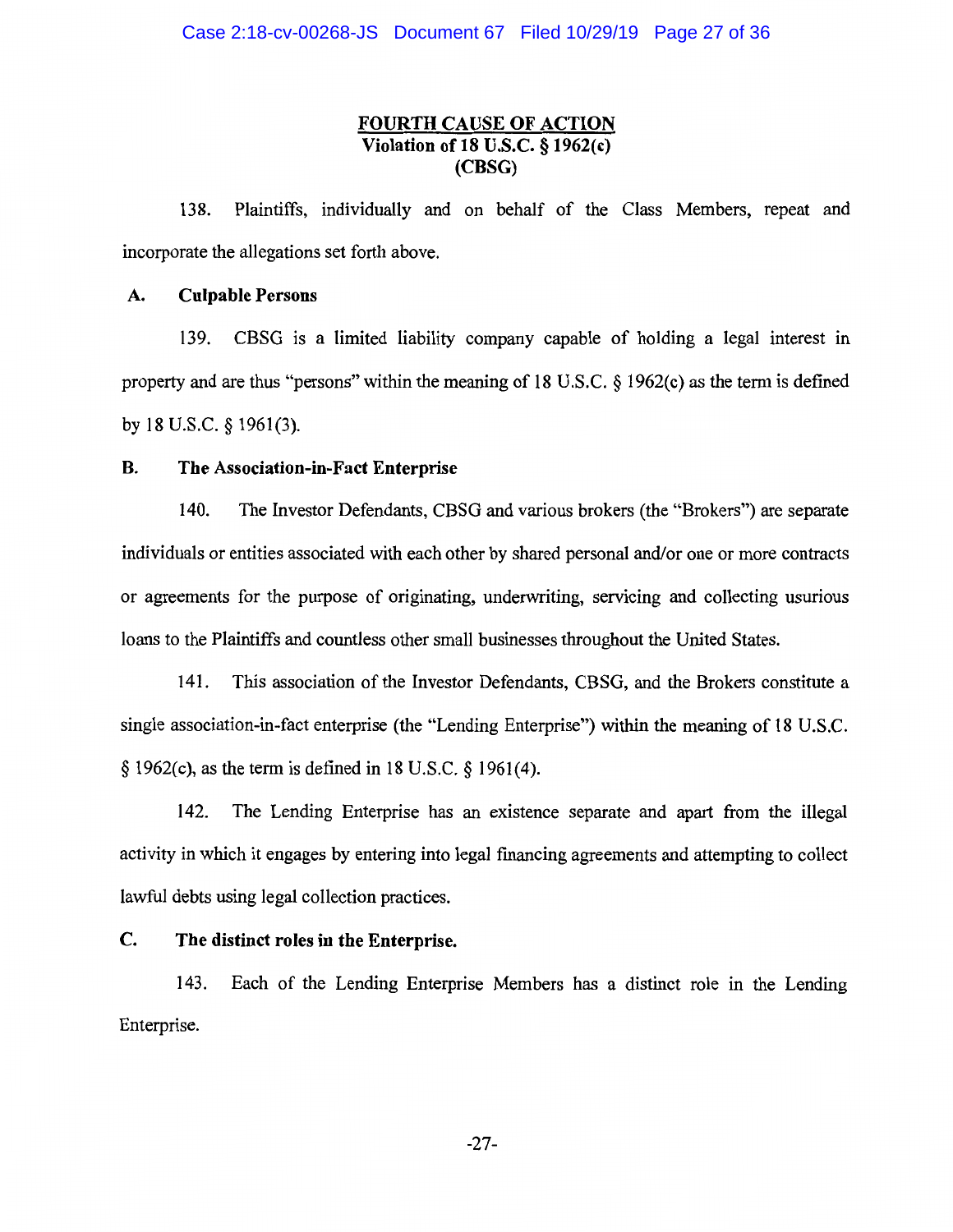### Case 2:18-cv-00268-JS Document 67 Filed 10/29/19 Page 28 of 36

144. The Investor Defendants provide capital for investment by the Lending Enterprise in lawful and unlawful loans, including the Agreements.

145. The Brokers soliciting borrowers, including the Plaintiffs, obtaining necessary underwriting information for use by CBSG in underwriting the lawful and unlawful loans and assisting the collection of the lawful and unlawful loans by obtaining the borrowers authorization to effect daily ACH withdrawals from specified bank accounts.

146. CBSG underwrites, funds, services, and collects lawful and unlawful loans on behalf of the Lending Enterprise including the Agreements and exercises managerial authority over the Lending Enterprise.

## **D. Engagement in Interstate Commerce**

147. The Lending Enterprise is engaged in interstate commerce and uses instrumentalities of interstate commerce in its daily business activities.

148. Specifically, the members of the Lending Enterprise maintain offices in Pennsylvania and use personnel in these offices to originate, underwrite, fund, service and collect on loans made by the Lending Enterprise to borrowers in Texas and throughout the United States via the extensive use of interstate emails, telephone calls, wire transfers and bank withdrawals processed electronically through an automated clearing house.

149. In the present case, all communications between the Lending Enterprise and Plaintiffs were by interstate email, telephone calls, wire transfers or other interstate wire communications. Specifically, the Lending Enterprise used interstate emails and telephone calls to originate, underwrite, service and collect upon the Agreements, fund the advances under each of the Agreements, and collect the Daily Specific Amount via electronic interstate withdrawals processed through an automated clearing house.

-28-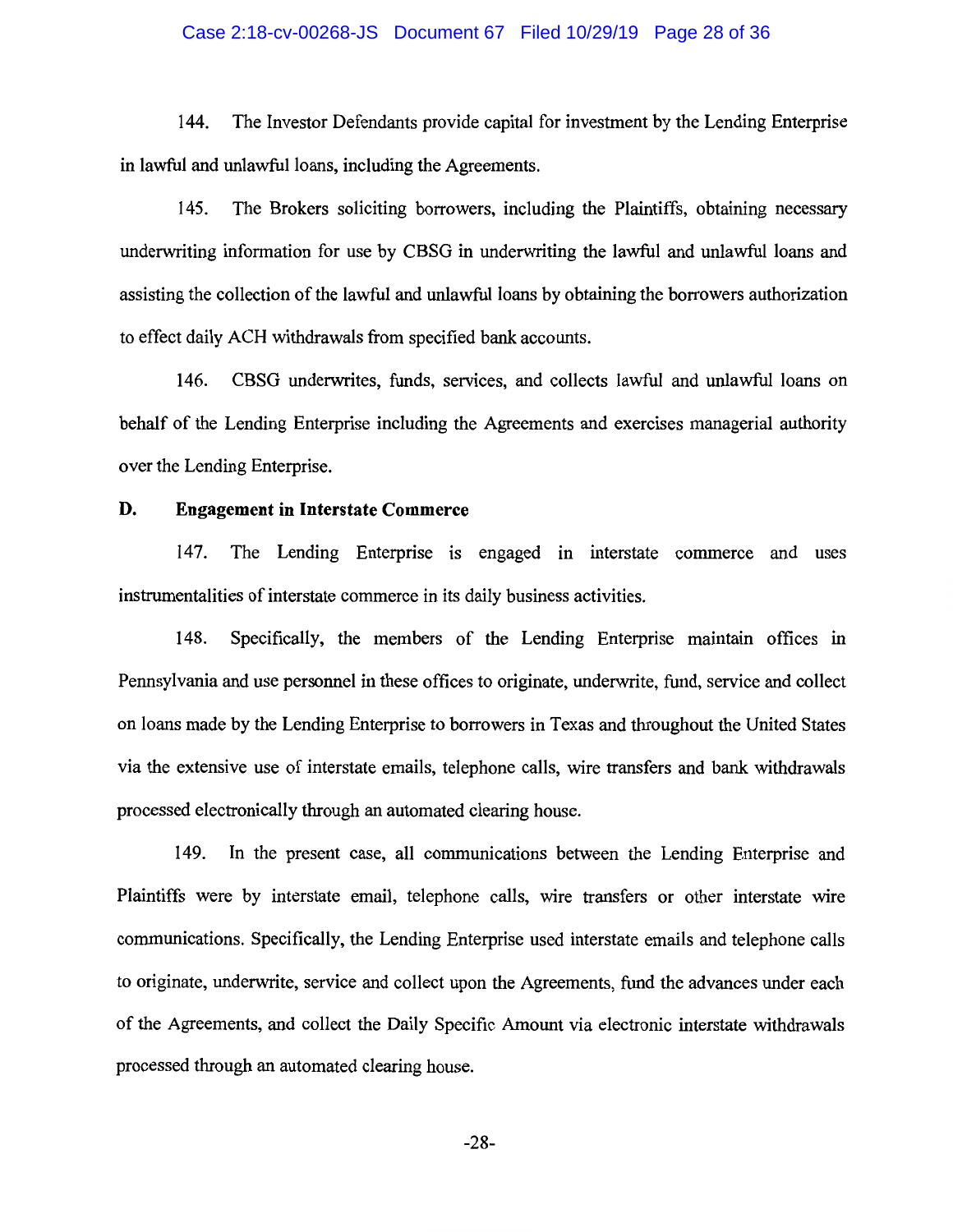#### Case 2:18-cv-00268-JS Document 67 Filed 10/29/19 Page 29 of 36

## **E. Conducting Affairs through a Pattern of Racketeering.**

150. CBSG conducted the affairs of the Lending Enterprise or participated in the affairs of the Lending Enterprise, directly or indirectly, though a pattern of racketeering activity (wire fraud) in violation of 18 U.S.C. 1962(c).

151. Beginning no later than September 1, 2014 and continuing today, CBSG devised and carried out a scheme to conduct the affairs of the Lending Enterprise to intentionally defraud borrowers in Texas and throughout the United States, including the Plaintiffs and Class Members, to enter into and make payments on criminally usurious loans for which they had no legal obligation to pay and to intentionally defraud others into satisfying such loan obligations when a borrower defaulted.

152. Since CBSG and the Brokers are each web-based companies that conduct virtually all of their business through the internet, email communications, telephone calls, and wire transfers, it was reasonably foreseeable that interstate emails, telephone calls, and wire transfers would be used in furtherance of the scheme, and, in fact, intestate emails, telephone calls and wire transfers are used in furtherance of the scheme.

153. Specifically, CBSG directed, approved or ratified, the Broker's use of the internet, interstate email, telephone calls, and other communications to intentionally defraud borrowers in Texas and throughout the United States, including the Plaintiffs and Class Members, to enter into and make payments on criminally usurious loans for which they had no legal obligation to pay.

154. As part of this scheme, by the use of interstate emails and telephone calls, the Brokers target and solicit cash-strapped businesses upon which to pawn of usurious loans funded by CBSG. These interstate emails and telephone calls intentionally create the false impression that the usurious loans are legally enforceable by:

-29-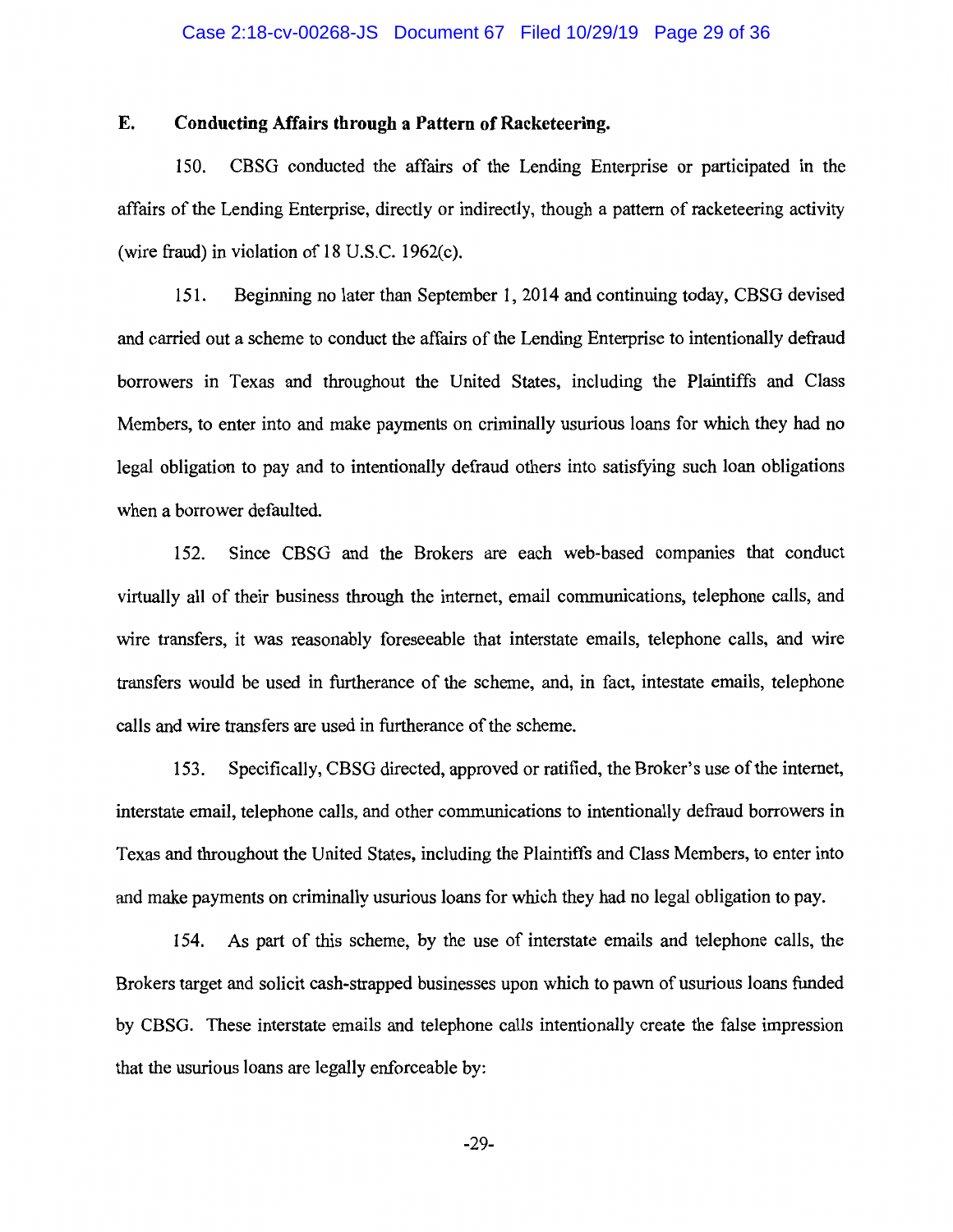(i) misrepresenting the true nature of the loan transactions as receivable sales in order to avoid applicable criminal usury laws;

(ii) falsely representing that disguised loan contracts are enforceable when they are illegal under Texas or other applicable law;

(iii) falsely claiming that the contracts are governed under the laws of Pennsylvania when CBSG and its affiliates know strong public policy considerations dictate that Texas or other state's laws would govern construction of the contracts;

(iv) advising the illegal loans would be funded through interstate wire transfers; and

(v) directing all loan repayments to be made by electronic interstate bank withdrawals via an automated clearing house.

155. Once the loans are approved by CBSG, CBSG furthers the scheme by using interstate wires to fund the unlawful loans and electronic interstate bank withdrawals to repay the amounts advanced under the disguised loans, all of which further create the impression that the usurious loans are legally enforceable contracts which CBSG knows to be false.

156. If a borrower defaults, CBSG uses interstate e-mails and telephone calls to once again fraudulently induce the borrowers to obtain new advances under loans funded by CBSG that CBSG knows misrepresent the true nature of the transaction in an effort to evade applicable usury laws and create the false impression that the contracts are legally enforceable when they are not thereby inducing the borrowers to enter into and make payments on new usurious agreements to pay off the obligations under the old ones.

157. Upon information and belief, borrowers in Texas and throughout the United States, like the Plaintiffs and Class Members, reasonably rely upon these knowingly false representations in order to enter into and make payments on criminally usurious loans.

158. In the present case, through a series of interstate e-mails in January 2017, the Broker solicited Plaintiffs, provided Plaintiffs with a copy of the loan application, processed the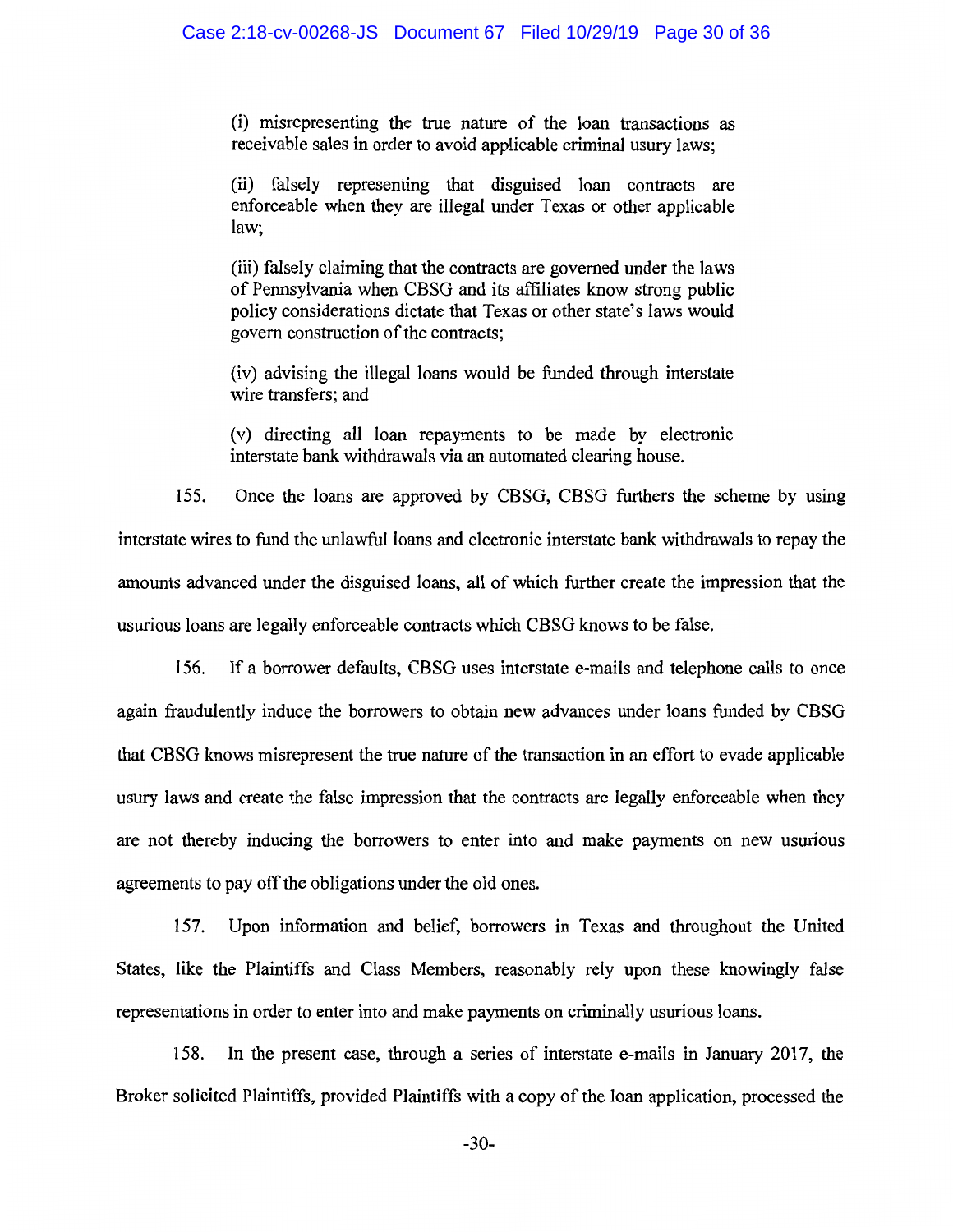### Case 2:18-cv-00268-JS Document 67 Filed 10/29/19 Page 31 of 36

loan application, and, upon approval by CBSG, provided Plaintiffs with a copy of the Agreement dated January 4, 2017 which the Broker asked that Plaintiffs execute, together with a form authorizing CBSG to electronically withdrawal the daily payments from Fleetwood's Bank Account. The Broker's actions were intentionally designed to and, in fact did, create the impression that the January 4, 2017 Agreement was a legally enforceable contract which Defendants knew to be false.

159. CBSG furthered the scheme against Plaintiffs by funding the January 2017 loan through an interstate wire transfer and thereafter withdrawing the Daily Specific Amount due under the Agreement by electronic interstate withdrawals processed through an automated clearing house, all of which was intentionally designed by CBSG to and, in fact did, create the impression that the Agreement was legally enforceable contract which CBSG knew to be false.

160. CBSG's scheme continued long after January 2017. When Plaintiffs and/or the Putative Class Members had difficulty making the daily payments under the CBSG Agreements, CBSG or the Brokers, used similar emails and wire communications to intentionally create the false impression that each successive disguised loan was a legally enforceable contract in order to induce the Plaintiffs to enter into and make payments on the criminally usurious loans.

161. Plaintiffs and the Putative Class Members reasonably relied upon these knowingly false representations to their detriment, as they executed each of the Agreements and were forced to pay interest in excess of Texas's criminal usury threshold.

162. CBSG's conduct constitutes ''fraud by wire" within the meaning of 18 U.S.C. § 1343 which is a "racketeering activity" as defined by 18 U.S.C. 1961(1). Its repeated and continuous use of such conduct to participate in the affairs of the Lending Enterprise constitutions a pattern of racketeering activity in violation of 18 U.S.C. 1962(c).

-31-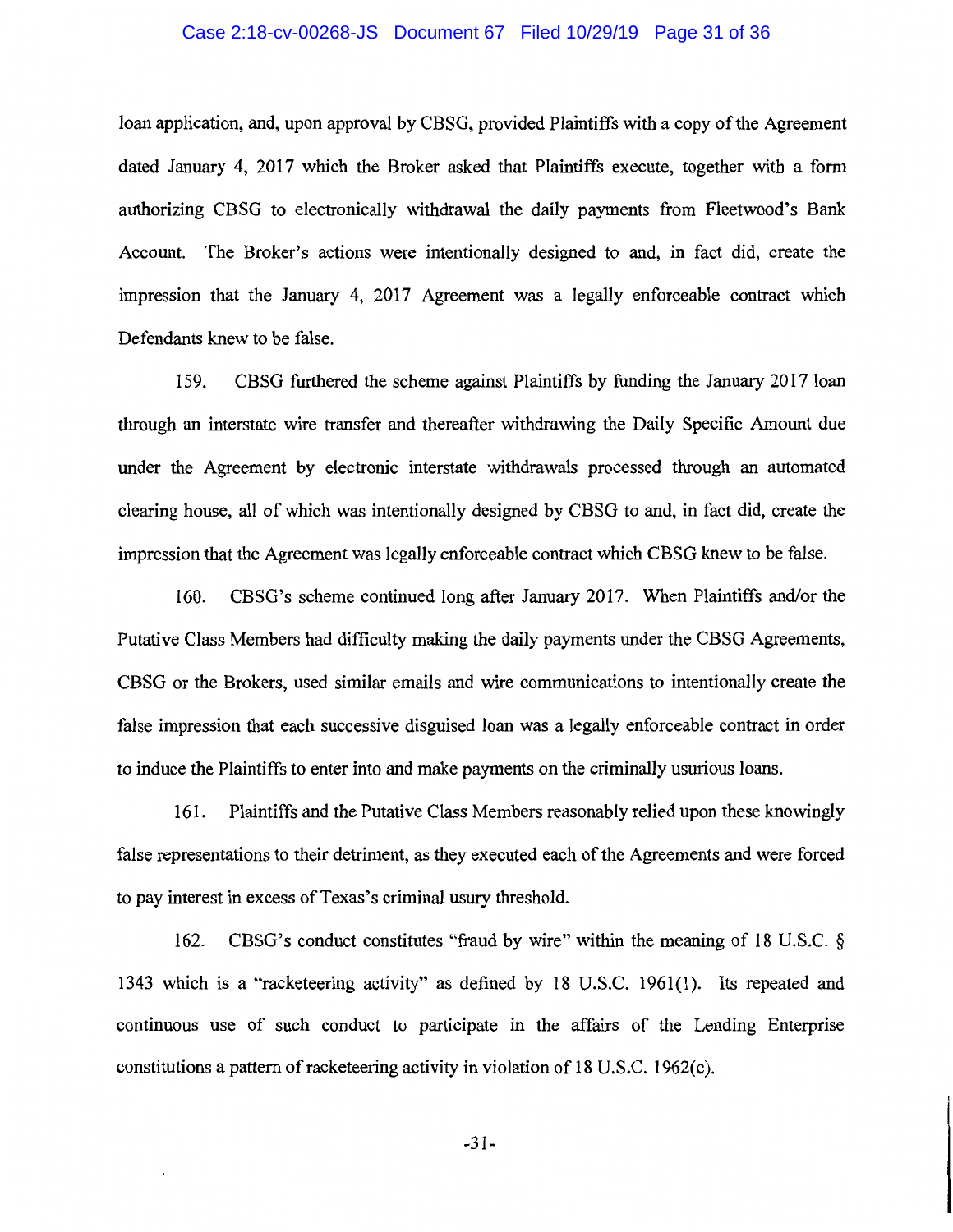### Case 2:18-cv-00268-JS Document 67 Filed 10/29/19 Page 32 of 36

## **F. Conducting Affairs Through the Collection of an Unlawful Debt**

163. The CBSG Agreements between Plaintiffs, the Putative Class Members, and CBSG constitute unlawful debt within the meaning of 18 U.S.C. 1962(c) because (1) they violate applicable criminal usury statutes, and (2) the rates are more than twice the legal rate.

164. CBSG conducted the affairs of the Lending Enterprise or participated in the affairs of the Lending Enterprise, directly or indirectly, though the collection of this unlawful debt in violation of 18 U.S.C. 1962(c).

165. Specifically, CBSG directed, approved or ratified, the obtainment by the Borker or others of Plaintiffs' authorization to electronically withdrawal payments on an unlawful debt from designated bank accounts.

166. Upon receipt of such authorization, CBSG did, in fact, make the daily withdrawals required by the Agreements.

## **G. Injury**

167. As a direct and proximate cause of Defendants' violation of 18 U.S.C. § 1962(c), Plaintiffs and the Putative Class Members have suffered, and continue to suffer, substantial injury to their business and/or property as Plaintiffs and the Putative Class Members were forced to pay usurious amounts of interest and have lost, and will continue to lose, customers, profits, goodwill and business value.

## **FIFTH CAUSE OF ACTION Conspiracy under 18** *V.S.C.* § **1962(A)**

### **(All Defendants)**

168. Plaintiffs, individually and on behalf of the Class Members, repeat and incorporate the allegations forth above.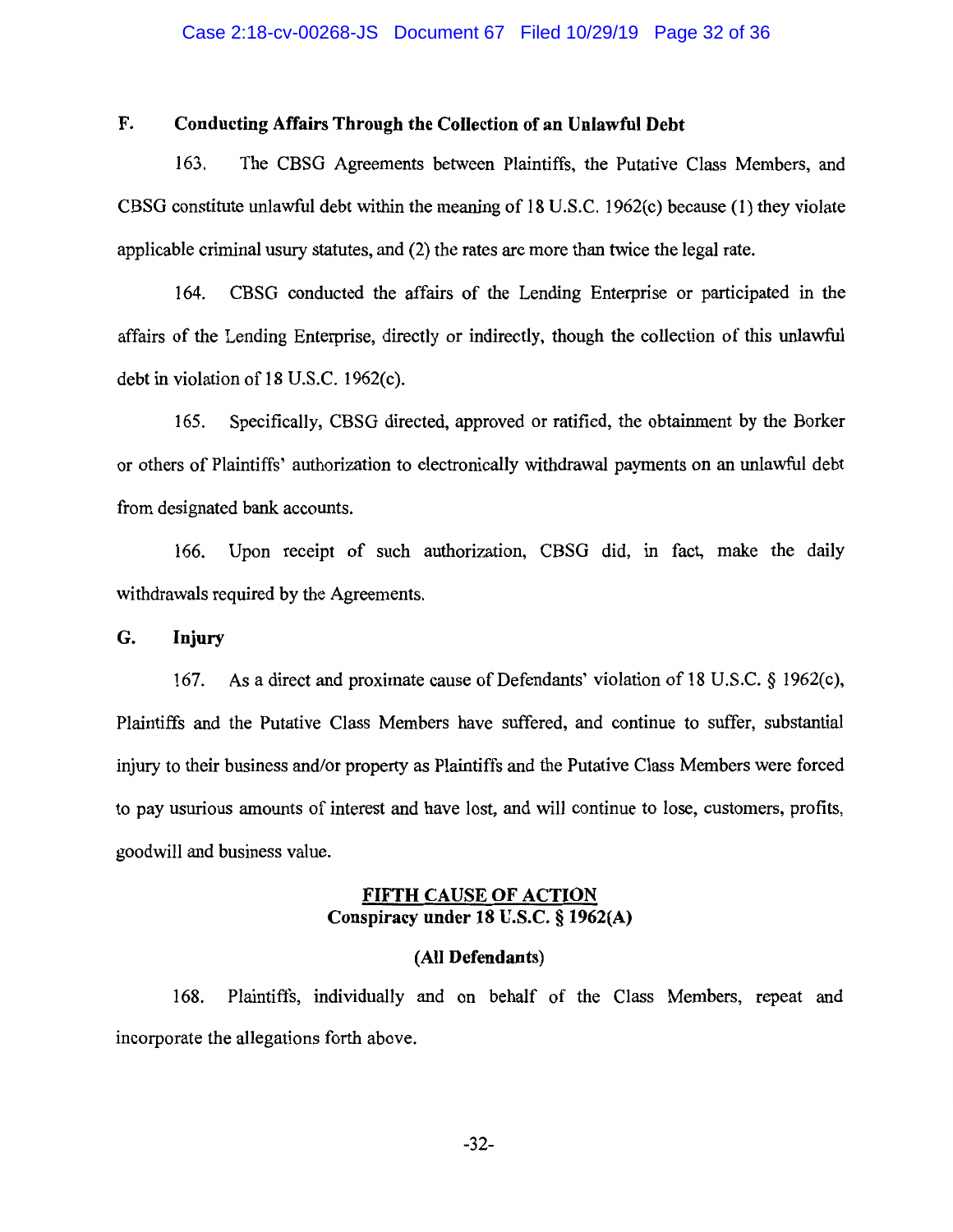#### Case 2:18-cv-00268-JS Document 67 Filed 10/29/19 Page 33 of 36

169. Defendants have unlawfully, knowingly, and willfully, combined, conspired, confederated, and agreed together to violate 18 U.S.C. 1962(c) as described above, in violation of 18 U.S.C. § 1962(d).

170. By and through each of the Defendants' business relationships with one another, their close coordinate with one another in the affairs of the Lending Enterprise, and frequent emails communications among the Defendants concerning the underwriting, funding, servicing and collection of unlawful loans, including the Agreement and other CBSG Agreements, each Defendant knew the nature of the Lending Enterprise and each Defendant knew that the Lending Enterprise extended beyond each Defendant's limited role. Moreover, though the same connections and coordination, each Defendants combined to accomplish an unlawful purpose and/or to accomplish a lawful purpose by unlawful means. Defendants acted maliciously, without legal justification, and with the intent of injuring Plaintiffs. As such, Defendants have engaged in a civil conspiracy. In the course of their civil conspiracy, Defendants committed one or more unlawful, overt acts. Such unlawful, overt acts include Defendants' conduct described above. Such actions by Defendants subject such Defendants to joint and several liability.

171. Each Defendant agreed to facilitate, conduct, and participate in the conduct, management, or operation of the Lending Enterprise's affairs in order to collect upon unlawful debts, including the CBSG Agreements, in violation of 18 U.S.C. § 1962(c). In particular, each Defendant was a knowing, willing, and active participant in the Lending Enterprise and its affairs, and each of the Defendants shared a common purpose, namely, the orchestration, planning, preparation, and execution of the scheme to solicit, underwrite, fund and collect upon unlawful debts, including the Agreements.

ţ,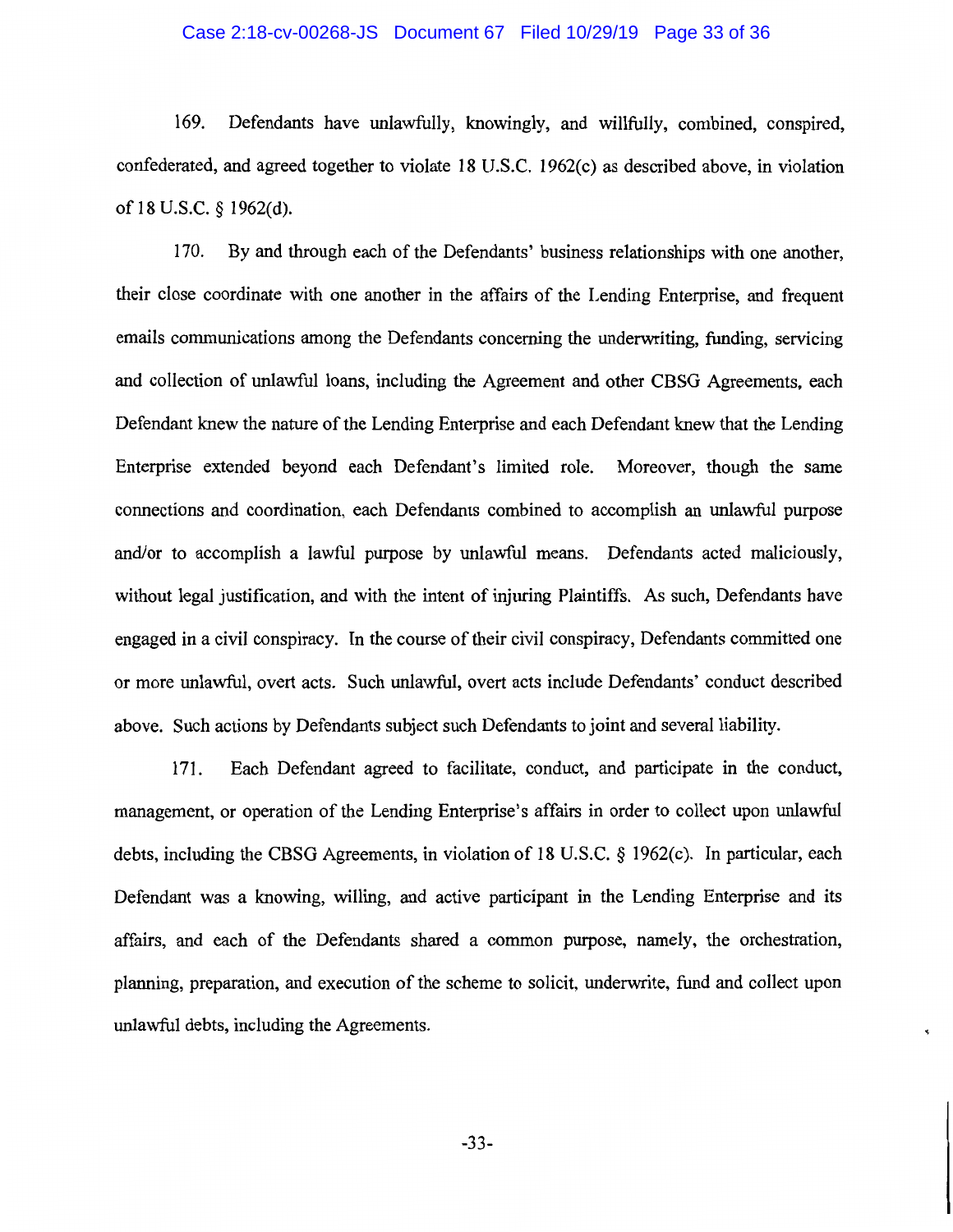#### Case 2:18-cv-00268-JS Document 67 Filed 10/29/19 Page 34 of 36

172. The participation and agreement of each of Defendant was necessary to allow the commission of this scheme.

173. Plaintiffs and the Putative Class Members have been and will continue to be injured in their business and property by reason of the Defendants violations of 18 U.S.C. § 1962(d), in an amount to be determined at trial. The injuries to the Plaintiffs directly, proximately, and reasonably foreseeably resulting from or cause these violations of 18 U.S.C. § 1962( d) include, but are not limited to, tens of thousands of dollars in improperly collected loan payments; attorneys' fees and costs, including attorneys' fees and costs associated with exposing and prosecuting the RICO Defendants' criminal activities.

174. Pursuant to 18 U.S.C. § l 964(c), Plaintiffs and the Putative Class Members are entitled to treble damages, plus costs and attorneys' fees from the Defendants. The Court should also enter such equitable relief as it deems just and proper to preclude the Defendants from continuing to solicit, fund and collect upon unlawful debt, including the Agreements.

### **PRAYER FOR RELIEF**

**WHEREFORE,** Plaintiffs Fleetwood Services, LLC, Robert L. Fleetwood and Pamela A. Fleetwood and the Putative Class Members respectfully request that this Court enter an order:

- a) Certifying the proposed Classes;
- b) Appointing Plaintiffs as Class Representatives for the respective classes;
- c) Appointing Plaintiffs' attorneys below at Benesch, Friedlander, Coplan & Aronoff, LLP as Class Counsel for the classes and subclasses;
- d) Requiring CBSG to pay Plaintiffs and each Class Member three times (3x) the difference between the maximum allowable legal interest and the total amount of interest charged and collected on their respective CBSG Agreements;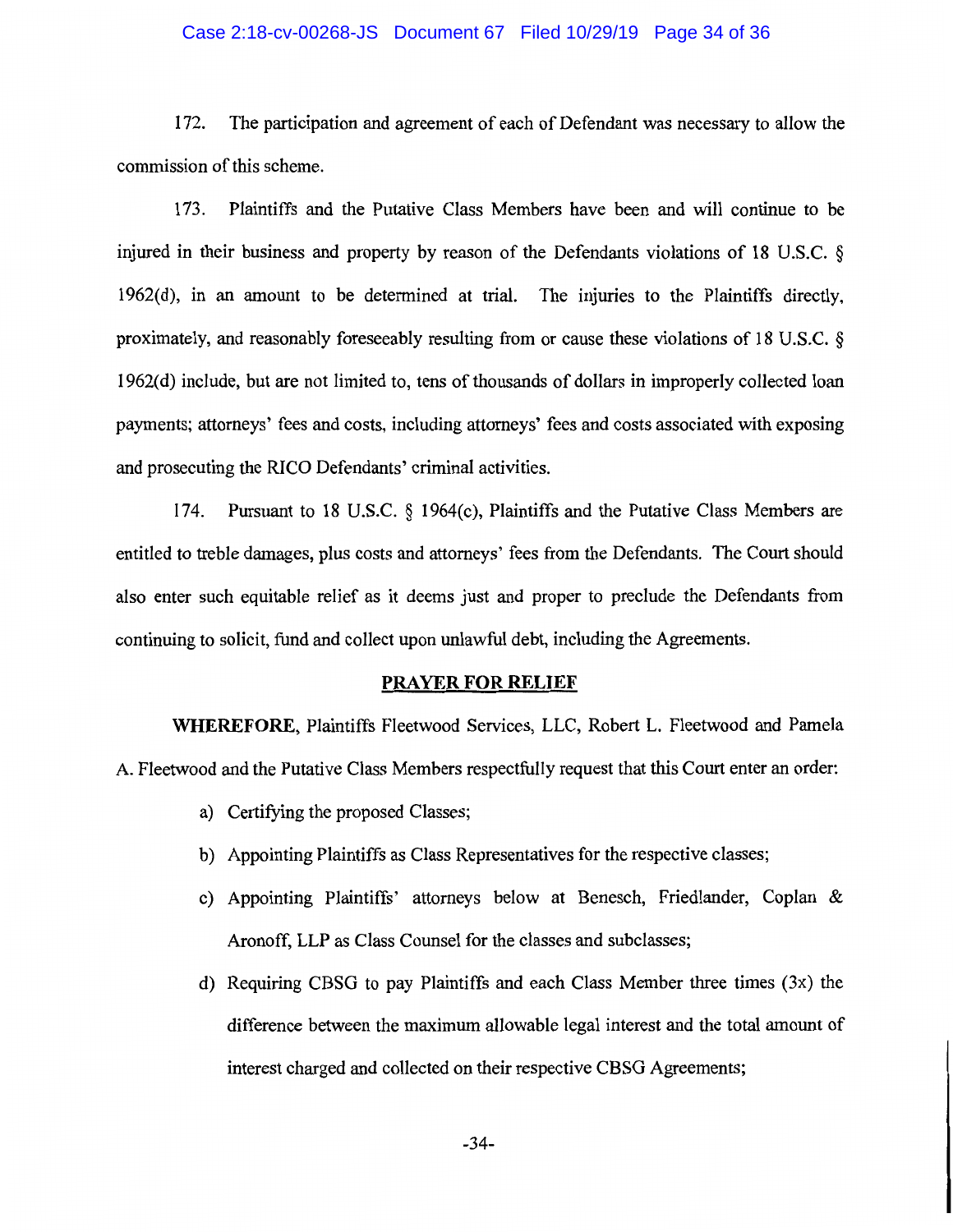- e) Requiring CBSG to pay Plaintiffs and each Class Member all principal, interest, costs and fees collected under their respective CBSG Agreements;
- f) Awarding Plaintiffs and the Class Members treble damages pursuant to RICO;
- g) Requiring CBSG to pay Plaintiffs and the Class Members reasonable attorneys' fees and costs; and
- h) Granting such other and further relief as this Court deems just and proper.

# **JURY DEMAND**

Plaintiffs demand a trial by jury for all claims that may be so tried.

Dated: October 29, 2019

Shane R. Heskin WHITE & WILLIAMS, LLP 1650 Market Street, Suite 1800 Philadelphia, PA 19103 (215) 864-6329 heskins@whiteandwilliams.com BENESCH, FRIEDLANDER, COPLAN & **ARONOFF LLP** David S. Almeida 333 West Wacker Drive, Suite 1900 Chicago, IL 60606-2211 Ph: 312.212.4954 Cell: 312.576.3024 Fax: 312.757.9192 Email: dalmeida@beneschlaw.com www.beneschlaw.com

*Attorneys for Plaintiffs Fleetwood Services, LLC, Robert* L. *Fleetwood and Pamela A. Fleetwood, and putative class members.*